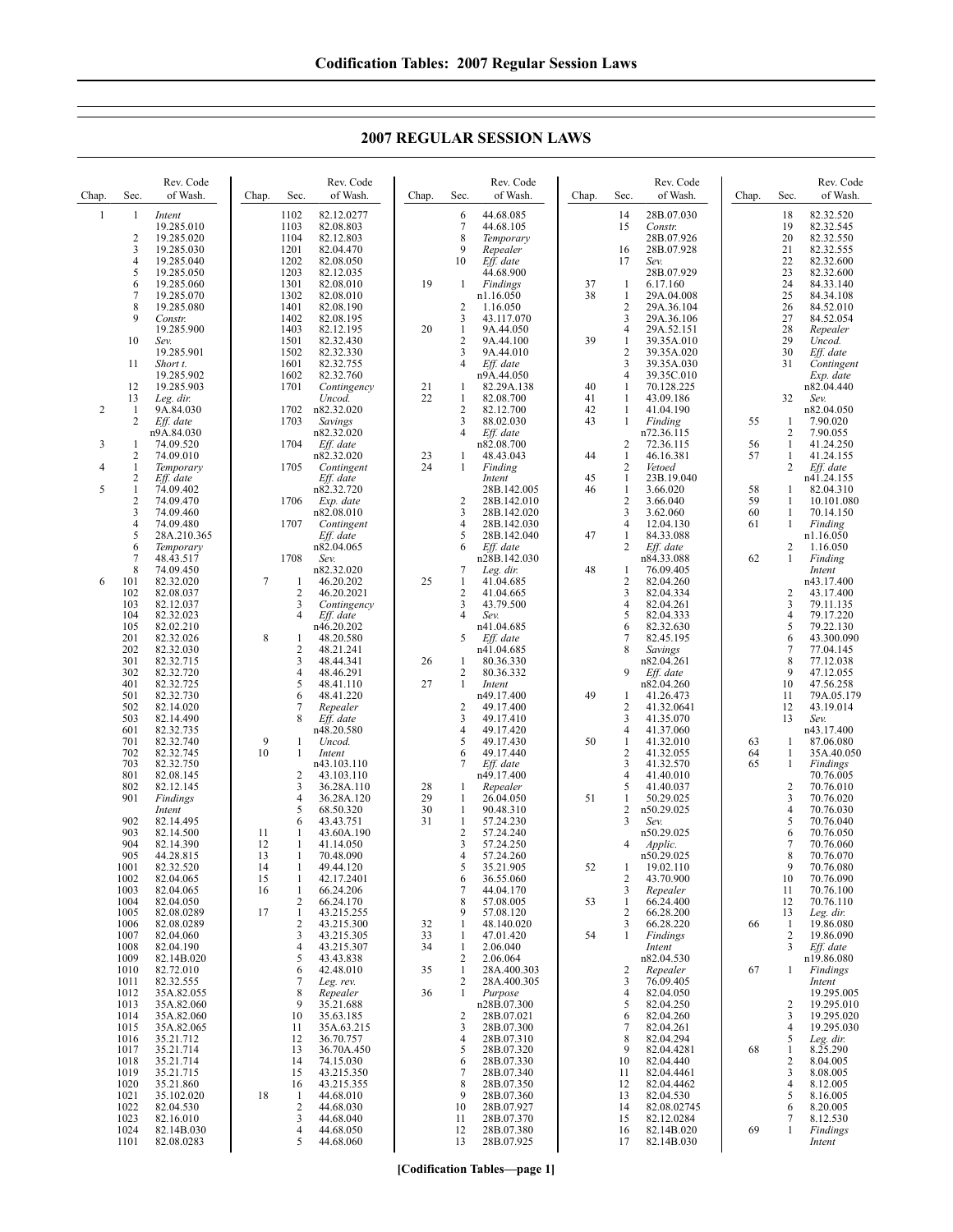| Chap.          | Sec.                                                             | Rev. Code<br>of Wash.                                              | Chap.          | Sec.                                                   | Rev. Code<br>of Wash.                                            | Chap.      | Sec.                                                   | Rev. Code<br>of Wash.                                                   | Chap.             | Sec.                                            | Rev. Code<br>of Wash.                                                   | Chap.             | Sec.                                                     | Rev. Code<br>of Wash.                                              |
|----------------|------------------------------------------------------------------|--------------------------------------------------------------------|----------------|--------------------------------------------------------|------------------------------------------------------------------|------------|--------------------------------------------------------|-------------------------------------------------------------------------|-------------------|-------------------------------------------------|-------------------------------------------------------------------------|-------------------|----------------------------------------------------------|--------------------------------------------------------------------|
|                | 2<br>3<br>$\overline{4}$                                         | n43.06.475<br>43.06.475<br>43.06.480<br>84.33.0776                 | 83             | 18<br>19<br>-1<br>$\overline{2}$                       | 48.37.900<br>Leg. dir.<br>46.61.212<br>46.61.100                 |            | $\tau$<br>8<br>9<br>10                                 | 64.70.060<br>64.70.070<br>64.70.080<br>64.70.090                        |                   | 9<br>10<br>11<br>12                             | 28A.155.070<br>28A.155.080<br>28A.155.090<br>28A.155.100                | 131<br>132        | $\overline{c}$<br>1<br>1<br>2                            | Contingency<br>82.04.332<br>54.52.010<br>54.52.020                 |
| 70             | 5<br>1<br>2                                                      | 84.33.081<br>Finding<br>18.240.005<br>18.240.010                   | 84<br>85       | 3<br>$\mathbf{1}$<br>$\mathbf{1}$<br>$\sqrt{2}$<br>3   | 46.61.120<br>47.24.020<br>43.41.390<br>46.20.191                 |            | 11<br>12<br>13<br>14                                   | 64.70.100<br>64.70.110<br>64.70.120<br>Applic.                          |                   | 13<br>14<br>15<br>16                            | 28A.155.115<br>28A.155.140<br>28A.155.160<br>Exp. date                  | 133               | $\mathbf{1}$<br>$\overline{c}$<br>3<br>4                 | 39.04.010<br>39.04.350<br>39.06.020<br>39.04.155                   |
|                | 3<br>$\overline{4}$<br>5<br>6<br>$\overline{7}$                  | 18.240.020<br>18.240.030<br>18.240.040<br>18.240.050<br>18.240.060 | 86<br>87<br>88 | $\mathbf{1}$<br>1<br>$\sqrt{2}$<br>$\mathbf{1}$        | 46.20.1911<br>46.55.113<br>43.43.250<br>Vetoed<br>36.32.245      |            | 15<br>16<br>17                                         | Constr.<br>64.70.015<br>64.70.130<br>35.21.755<br>69.50.511             | 116               | 17<br>1<br>$\overline{c}$                       | n28A.155.070<br>$Eff.$ date<br>n28A.155.070<br>9.94A.525<br>$Eff.$ date | 134<br>135        | 1<br>2<br>3<br>1                                         | 51.36.010<br>n51.36.010<br>Eff. date<br>n51.36.010<br>82.08.0264   |
|                | 8<br>9<br>10<br>11                                               | 18.240.070<br>18.240.080<br>18.240.090<br>18.130.040               | 89             | $\mathbf{1}$<br>$\overline{2}$<br>3                    | 41.40.197<br>41.32.489<br>Eff. date<br>n41.40.197                |            | 18<br>19<br>20<br>21                                   | 70.105D.020<br>70.105D.030<br>70.105D.060<br>Sev.                       | 117               | 1<br>$\overline{2}$<br>3                        | n9.94A.525<br>48.17.010<br>48.17.060<br>48.17.062                       | 136<br>137<br>138 | 2<br>$\mathbf{1}$<br>$\mathbf{1}$<br>$\mathbf{1}$        | 82.08.0273<br>41.56.021<br>1.20.140<br>Finding                     |
| 71             | 12<br>$\mathbf{1}$<br>$\sqrt{2}$<br>3                            | Leg. dir.<br>16.36.045<br>16.36.050<br>16.36.116                   | 90<br>91<br>92 | 1<br>$\mathbf{1}$<br>2<br>$\mathbf{1}$                 | 82.29A.130<br>72.09.480<br>70.58.107<br>47.01.430                | 105        | 22<br>-1<br>$\sqrt{2}$                                 | 64.70.900<br>Leg. dir.<br>84.56.010<br>84.56.020                        |                   | $\overline{4}$<br>5<br>6<br>$\boldsymbol{7}$    | 48.17.063<br>48.17.065<br>48.17.067<br>48.17.090                        |                   | 2<br>3                                                   | Purpose<br>n27.34.390<br>27.34.390<br>27.34.395                    |
|                | $\overline{4}$<br>5<br>6<br>7                                    | 16.36.113<br>16.36.010<br>20.01.610<br>20.01.380                   | 93<br>94       | 1<br>$\mathbf{1}$<br>$\sqrt{2}$<br>3<br>$\overline{4}$ | 19.182.020<br>43.42.005<br>43.42.010<br>43.42.020                | 106        | $\mathbf{1}$<br>$\sqrt{2}$<br>3<br>4                   | 76.09.060<br>76.09.460<br>76.09.470<br>76.09.070                        |                   | 8<br>9<br>10<br>11                              | 48.17.110<br>48.17.125<br>48.17.150<br>48.17.160                        | 139               | 4<br>1<br>2<br>3                                         | Leg. dir.<br>28A.160.170<br>Temporary<br>Eff. date                 |
| 72             | 8<br>1<br>$\overline{2}$<br>3<br>$\overline{4}$                  | Leg. rev.<br>51.32.095<br>51.32.099<br>51.32.0991<br>n51.32.099    |                | 5<br>6<br>$\tau$<br>8                                  | 43.42.030<br>43.42.040<br>43.42.050<br>43.42.060<br>43.42.070    | 107        | 5<br>6<br>1                                            | 76.09.067<br>76.09.240<br>Findings<br>Intent<br>n64.06.015              |                   | 12<br>13<br>14<br>15<br>16                      | 48.17.170<br>48.17.173<br>48.17.175<br>48.17.180<br>48.17.250           | 140               | 1<br>2<br>3<br>4                                         | n28A.160.170<br>46.04.272<br>46.37.420<br>46.37.4215<br>46.37.4216 |
|                | 5<br>6                                                           | Eff. date<br>n51.32.099<br>Exp. date<br>n51.32.099                 |                | 9<br>10<br>11<br>12                                    | 43.42.080<br>43.21A.690<br>43.30.490<br>43.70.630                |            | 2<br>3<br>4<br>5                                       | 64.06.005<br>64.06.010<br>64.06.020<br>64.06.015                        |                   | 17<br>18<br>19<br>20                            | 48.17.270<br>48.17.380<br>48.17.390<br>48.17.410                        | 141<br>142        | 1<br>2<br>$\mathbf{1}$                                   | Finding<br>Intent<br>Temporary<br>81.88.010                        |
| 73<br>74<br>75 | 1<br>$\overline{2}$<br>3<br>1<br>1                               | 28B.76.505<br>28B.108.060<br>28B.116.060<br>48.30.340<br>41.56.070 |                | 13<br>14<br>15<br>16<br>17                             | 43.300.080<br>70.94.085<br>43.131.401<br>43.131.402<br>Leg. rev. | 108<br>109 | 1<br>$\overline{2}$<br>$\mathbf{1}$<br>$\overline{c}$  | 2.14.100<br>2.14.110<br>Findings<br>n79.15.540<br>79.15.540             |                   | 21<br>22<br>23<br>24<br>25                      | 48.17.420<br>48.17.450<br>48.17.460<br>48.17.470<br>48.17.475           |                   | $\overline{c}$<br>3<br>$\overline{\mathbf{4}}$<br>5<br>6 | 81.88.040<br>81.88.050<br>81.88.060<br>81.88.065<br>81.88.080      |
| 76<br>77       | $\overline{c}$<br>$\mathbf{1}$<br>$\overline{2}$<br>$\mathbf{1}$ | 41.56.070<br>41.06.395<br>43.01.135<br>51.28.010                   | 95             | 18<br>19<br>-1<br>$\overline{2}$                       | Temporary<br>Eff. date<br>2.08.065<br>n2.08.065                  | 110<br>111 | 3<br>-1<br>101<br>102                                  | Repealer<br>76.04.610<br>82.16.120<br>82.24.120                         |                   | 26<br>27<br>28<br>29                            | 48.17.480<br>48.17.490<br>48.17.510<br>48.17.530                        |                   | $\tau$<br>8<br>9<br>10                                   | 81.88.090<br>81.88.100<br>19.122.020<br>81.04.490                  |
| 78<br>79       | 2<br>3<br>$\overline{4}$<br>1                                    | 51.28.025<br>51.28.050<br>n51.28.010<br>51.04.080                  | 96<br>97       | -1<br>$\overline{c}$<br>$\mathbf{1}$<br>$\overline{c}$ | 46.12.101<br>46.12.170<br>46.20.505<br>46.81A.020                |            | 103<br>104<br>105<br>106                               | 82.24.135<br>82.24.280<br>82.32.033<br>82.32.050                        |                   | 30<br>31<br>32<br>33                            | 48.17.565<br>48.17.591<br>48.17.595<br>48.17.600                        | 143               | 11<br>1<br>$\overline{c}$<br>3<br>4                      | Repealer<br>26.18.170<br>26.23.035<br>26.23.050                    |
| 80             | 1<br>$\overline{\mathbf{c}}$<br>3<br>1                           | Finding<br>n9A.36.021<br>9A.36.021<br>9A.04.110<br>48.111.020      | 98             | 3<br>4<br>$\mathbf{1}$<br>$\mathbf{2}$<br>3            | 46.82.420<br>28A.220.080<br>18.74.010<br>18.74.020<br>18.74.030  |            | 107<br>108<br>109<br>110<br>111                        | 82.32.100<br>82.32.130<br>82.32.140<br>82.32.160<br>82.32.170           |                   | 34<br>35<br>36<br>37<br>38                      | 48.17.597<br>48.17.005<br>42.56.400<br>48.14.010<br>Sev.                |                   | 5<br>6<br>7<br>8                                         | 26.23.110<br>74.20.040<br>74.20.330<br>74.20A.030<br>74.20A.055    |
|                | $\overline{2}$<br>3<br>$\overline{4}$<br>5                       | 48.12.010<br>48.21.200<br>48.36A.260<br>48.11.105                  |                | 4<br>5<br>6<br>7                                       | 18.74.035<br>18.74.040<br>18.74.060<br>18.74.038                 |            | 112<br>113<br>201<br>202                               | 82.45.100<br>82.32.135<br>84.12.260<br>84.16.036                        |                   | 39<br>40                                        | 48.17.900<br>Repealer<br>Eff. date<br>48.17.901                         | 144               | 9<br>10<br>1                                             | 74.20A.056<br>Sev.<br>n26.18.170<br>43.121.020                     |
|                | 6<br>7<br>8<br>9<br>10                                           | 48.13.120<br>48.13.265<br>48.13.275<br>48.24.070<br>48.31.045      |                | 8<br>9<br>10<br>11<br>12                               | 18.74.070<br>18.74.073<br>18.74.090<br>18.74.120<br>18.74.130    |            | 203<br>301<br>302<br>303                               | Applic.<br>n84.12.260<br>84.36.815<br>84.36.820<br>84.36.825            | 118<br>119<br>120 | 1<br>2<br>-1<br>1<br>$\overline{2}$             | 26.44.060<br>26.44.061<br>7.70.100<br>70.96B.050<br>70.96B.045          | 145<br>146        | $\mathbf{1}$<br>$\mathbf{1}$<br>$\sqrt{2}$<br>3<br>4     | 79A.05.175<br>50.12.070<br>50.29.021<br>50.12.220<br>50.04.165     |
|                | 11<br>12<br>13<br>14                                             | 48.31.131<br>48.31.155<br>48.43.018<br>48.22.030                   |                | 13<br>14<br>15<br>16                                   | 18.74.150<br>18.74.160<br>18.74.170<br>18.74.180                 | 112        | 304<br>305<br>401<br>1                                 | 84.36.830<br>84.36.840<br>n82.16.120<br>41.06.550                       | 121               | 3<br>4<br>-1<br>2                               | Eff. date<br>Exp. date<br>4.84.010<br>18.180.035                        |                   | 5<br>6<br>7<br>8                                         | 50.04.310<br>50.24.160<br>50.20.070<br>50.04.298                   |
| 81<br>82       | 15<br>-1<br>1<br>2                                               | Repealer<br>31.45.105<br>Applic.<br>48.03.005<br>Short t.          | 99             | 17<br>18<br>19<br>$\mathbf{1}$                         | 18.74.128<br>48.43.045<br>Eff. dates<br>18.74.912<br>41.04.230   | 113        | $\mathbf{1}$<br>$\overline{\mathbf{c}}$<br>3<br>4<br>5 | 19.150.010<br>19.150.040<br>19.150.060<br>19.150.070<br>19.150.080      | 122<br>123        | 1<br>1<br>$\overline{c}$<br>3<br>$\overline{4}$ | 15.64.050<br>41.40.124<br>41.40.127<br>41.40.870<br>41.40.873           |                   | 9<br>10<br>11<br>12<br>13                                | 50.12.300<br>50.29.090<br>50.24.220<br>50.12.310<br>n50.04.298     |
|                | 3                                                                | 48.37.005<br>Purpose<br>Intent<br>48.37.010                        | 100<br>101     | $\mathbf{1}$<br>$\overline{2}$<br>1                    | 67.16.200<br>Eff. date<br>n67.16.200<br>46.63.030                | 114        | 6<br>1<br>2                                            | 19.150.100<br>Intent<br>n41.05.011<br>41.05.011                         | 124               | 5<br>6,7<br>-1<br>$\overline{2}$                | 41.32.584<br>Temporary<br>4.16.040<br>Applic.                           |                   | 14<br>15<br>16<br>17                                     | 50.04.245<br>50.04.248<br>50.04.065<br>50.24.170                   |
|                | 4<br>5<br>6<br>$\tau$                                            | Applic.<br>48.37.020<br>48.37.030<br>48.37.040<br>48.37.050        | 102<br>103     | $\overline{2}$<br>1<br>2<br>$\mathbf{1}$               | 46.63.160<br>Finding<br>n70.41.115<br>70.41.115<br>65.16.130     |            | 3<br>4<br>5<br>6<br>7                                  | 41.05.021<br>41.05.050<br>41.05.065<br>41.05.080<br>41.05.195           | 125<br>126<br>127 | 1<br>$\overline{2}$<br>1<br>1                   | n4.16.040<br>19.60.060<br>19.60.061<br>48.02.065<br>48.05.340           |                   | 18<br>19<br>20<br>21<br>22                               | 50.24.230<br>50.04.080<br>50.04.090<br>n50.04.080<br>Sev.          |
|                | $\,$ 8 $\,$<br>9<br>10<br>11                                     | 48.37.060<br>48.37.070<br>48.37.080<br>48.37.090                   | 104            | 2<br>3<br>1                                            | 65.16.150<br>Repealer<br>Findings<br>64.70.005                   | 115        | 8<br>1<br>$\overline{2}$                               | Eff. date<br>n41.05.011<br>28A.155.010<br>28A.155.020                   | 128               | 1<br>$\overline{2}$<br>3                        | Findings<br>n43.46.081<br>43.46.081<br>43.46.085                        |                   | 23<br>24                                                 | n50.04.080<br>Applic.<br>n50.12.220<br>Eff. date                   |
|                | 12<br>13<br>14<br>15<br>16                                       | 48.37.100<br>48.37.110<br>48.37.120<br>48.37.130<br>48.37.140      |                | 2<br>3<br>4<br>5                                       | Short t.<br>64.70.010<br>64.70.020<br>64.70.030<br>64.70.040     |            | 3<br>4<br>5<br>6<br>7                                  | 28A.155.030<br>28A.155.040<br>28A.155.050<br>28A.155.060<br>28A.155.065 | 129               | $\overline{4}$<br>-1<br>2<br>3                  | Approp.<br>Intent<br>n28A.320.330<br>28A.320.330<br>84.52.053           | 147               | 25<br>-1<br>2                                            | n50.04.165<br>Eff. date<br>n50.04.310<br>90.76.005<br>90.76.010    |
|                | 17                                                               | 42.56.400                                                          |                | 6                                                      | 64.70.050                                                        |            | 8                                                      | 28A.155.070                                                             | 130               | 1                                               | 28B.15.910                                                              |                   | 3                                                        | 90.76.020                                                          |

**[Codification Tables—page 2]**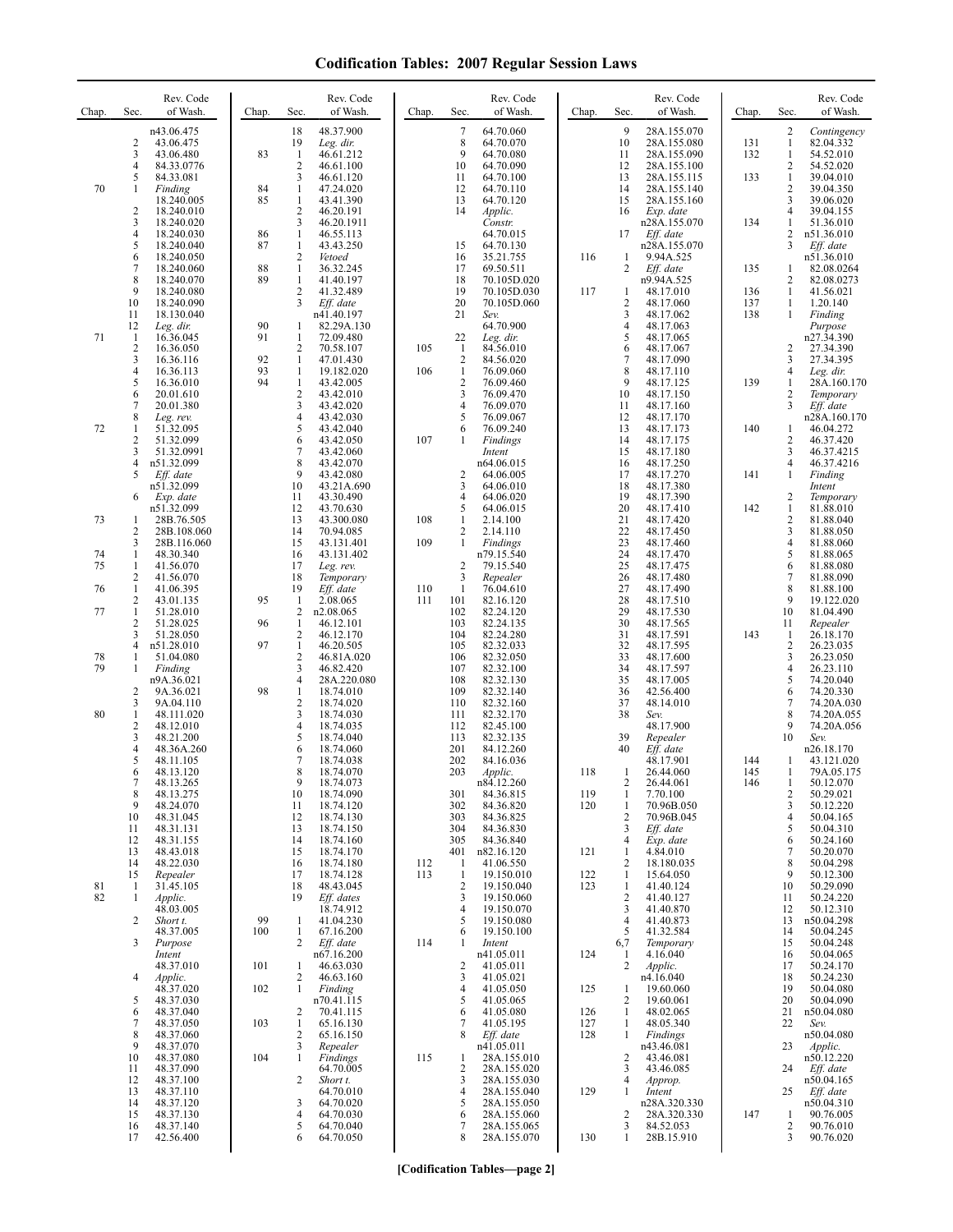| Chap.      | Sec.                    | Rev. Code<br>of Wash.     | Chap.      | Sec.                           | Rev. Code<br>of Wash.    | Chap.      | Sec.                           | Rev. Code<br>of Wash.     | Chap. | Sec.                         | Rev. Code<br>of Wash.      | Chap. | Sec.           | Rev. Code<br>of Wash.     |
|------------|-------------------------|---------------------------|------------|--------------------------------|--------------------------|------------|--------------------------------|---------------------------|-------|------------------------------|----------------------------|-------|----------------|---------------------------|
|            | $\overline{4}$          | 90.76.050                 |            | $\overline{2}$                 | 9.96.050                 |            | $\overline{2}$                 | 78.44.190                 | 212   | 1                            | 7.90.005                   |       | 47             | 41.18.050                 |
|            | 5<br>6                  | 90.76.070<br>90.76.080    | 172        | 3<br>$\mathbf{1}$              | Repealer<br>51.32.080    |            | 3<br>$\overline{4}$            | 78.44.380<br>78.44.390    |       | $\overline{\mathbf{c}}$<br>3 | 7.90.030<br>7.90.110       |       | 48<br>49       | 41.18.060<br>41.18.080    |
|            | 7                       | 90.76.090                 |            | 2                              | Applic.                  |            | 5                              | 78.44.210                 | 213   | 1                            | 13.32A.200                 |       | 50             | 41.18.090                 |
|            | 8<br>9                  | 90.76.110<br>43.21B.300   | 173        | $\mathbf{1}$                   | n51.32.080<br>Finding    | 193        | $\mathbf{1}$<br>$\overline{c}$ | 18.43.040<br>18.43.020    | 214   | 1<br>$\overline{\mathbf{c}}$ | 28B.105.010<br>28B.105.020 |       | 51<br>52       | 41.18.100<br>41.18.102    |
|            | 10                      | 43.131.393                |            |                                | Intent                   |            | 3                              | Eff. date                 |       | 3                            | 28B.105.030                |       | 53             | 41.18.130                 |
|            | 11<br>12                | 43.131.394<br>Repealer    |            | $\overline{2}$                 | n26.50.110<br>26.50.110  | 194        | 1                              | n18.43.040<br>36.70A.368  |       | 4<br>5                       | 28B.105.040<br>28B.105.050 |       | 54<br>55       | 41.18.140<br>41.18.150    |
| 148        | -1                      | 46.68.110                 | 174        | $\mathbf{1}$                   | Findings                 | 195        | 1                              | 36.33A.040                |       | 6                            | 28B.105.060                |       | 56             | 41.18.160                 |
|            | 2<br>3                  | 47.26.080<br>47.26.164    |            | 2                              | 4.24.750<br>4.24.760     | 196        | $\mathbf{1}$<br>$\overline{c}$ | 5.68.010<br>Leg. dir.     |       | 7<br>8                       | 28B.105.070<br>28B.105.080 |       | 57<br>58       | 41.18.165<br>41.18.170    |
|            | 4                       | 47.26.340                 | 175        | 1                              | Findings                 | 197        | $\mathbf{1}$                   | 42.56.010                 |       | 9                            | 28B.105.090                |       | 59             | 41.18.180                 |
| 149<br>150 | 1<br>1                  | 28C.18.060<br>90.72.030   |            |                                | Intent<br>n28A.410.043   |            | $\sqrt{2}$<br>3                | 42.56.030<br>42.56.270    |       | 10<br>11                     | 28B.105.100<br>28B.105.110 |       | 60<br>61       | 41.18.190<br>41.18.210    |
|            | $\overline{\mathbf{c}}$ | 90.72.045                 |            | 2                              | 28A.410.043              |            | 4                              | 42.56.270                 |       | 12                           | 28B.95.160                 |       | 62             | 9.40.130                  |
| 151        | 1<br>2                  | 28B.15.068<br>28B.15.0681 | 176        | $\mathbf{1}$                   | Intent<br>n79A.05.351    |            | 5<br>6                         | 42.56.330<br>42.56.335    |       | 13<br>14                     | 28B.95.060<br>43.79A.040   |       | 63<br>64       | 9A.48.020<br>19.09.100    |
|            | 3                       | n28B.15.0681              |            | 2                              | 79A.05.351               |            | 7                              | 42.56.400                 |       | 15                           | Leg. dir.                  |       | 65             | 35.17.100                 |
| 152<br>153 | 1<br>1                  | 47.20.780<br>48.18.170    | 177<br>178 | $\mathbf{1}$<br>$\mathbf{1}$   | 42.56.380<br>Uncod.      |            | 8<br>9                         | 42.56.570<br>42.56.590    | 215   | 1                            | Finding<br>Intent          |       | 66<br>67       | 35A.11.020<br>35.27.240   |
|            | 2                       | 48.18.180                 |            | $\overline{2}$                 | Temporary<br>74.09A.005  |            | 10                             | Exp. date                 |       |                              | n39.42.070                 |       | 68             | 35.66.040                 |
|            | 3<br>4                  | 48.02.190<br>48.14.040    | 179        | $\mathbf{1}$<br>$\overline{2}$ | 74.09A.010               |            | 11                             | n42.56.270<br>Eff. date   |       | $\overline{c}$<br>3          | 39.42.070<br>39.42.090     |       | 69<br>70       | 35.75.050<br>35.88.020    |
| 154        | 1<br>2                  | 18.170.010<br>18.170.020  |            | 3<br>$\overline{4}$            | 74.09A.020<br>74.09A.030 | 198        | 1                              | n42.56.270<br>Finding     |       | 4<br>5                       | 43.33A.150<br>43.79.010    |       | 71<br>72       | 41.44.060<br>41.48.030    |
| 155        | 1                       | 46.16.045                 |            | 5                              | Eff. date                |            |                                | n42.56.140                |       | 6                            | 43.79.060                  |       | 73             | 46.37.185                 |
|            | 2<br>3                  | 46.70.180<br>Eff. date    | 180        | $\mathbf{1}$                   | n74.09A.005<br>42.17.020 | 199        | 2<br>$\mathbf{1}$              | 42.56.140<br>Findings     |       | $\tau$<br>8                  | 43.79.110<br>43.79.130     |       | 74<br>75       | 81.28.080<br>35.23.121    |
|            |                         | n46.16.045                | 181        | $\mathbf{1}$                   | Findings                 |            |                                | Intent                    |       | 9                            | 43.79.160                  |       | 76             | 35.27.220                 |
| 156        | 1                       | Findings<br>26.60.010     |            |                                | Purpose<br>15.51.010     |            | 2                              | n9A.56.065<br>9A.56.065   |       | 10                           | Contingent<br>Eff. date    |       | 77<br>78       | 59.12.110<br>82.38.230    |
|            | 2                       | 26.60.020                 |            | 2                              | 15.51.020                |            | 3                              | 9A.56.030                 |       |                              | n39.42.070                 |       | 79             | 87.03.020                 |
|            | 3<br>4                  | 43.07.400<br>26.60.030    |            | 3<br>4                         | 15.51.030<br>15.51.040   |            | 4<br>5                         | 9A.56.040<br>9A.56.068    | 216   | 1<br>2                       | 28B.20.475<br>28B.20.476   |       | 80<br>81       | 87.84.020<br>19.29.010    |
|            | 5                       | 26.60.040                 |            | 5                              | 15.51.050                |            | 6                              | 9A.56.150                 |       | 3                            | 79.135.100                 |       | 82             | 81.40.095                 |
|            | 6<br>7                  | 26.60.050<br>26.60.060    |            | 6<br>7                         | 15.51.060<br>15.51.070   |            | 7<br>8                         | 9A.56.160<br>9.94A.525    |       | 4<br>5                       | Temporary<br>43.21A.681    |       | 83<br>84       | 19.28.261<br>19.28.321    |
|            | 8                       | 26.60.070                 |            | 8                              | 15.51.901                |            | 9                              | 9.94A.734                 |       | 6                            | 77.115.040                 |       | 85             | 50.04.240                 |
|            | 9<br>10                 | 41.05.066<br>41.05.065    |            | 9<br>10                        | Repealer<br>Leg. dir.    |            | 10<br>11                       | 9.94A.515<br>13.40.0357   | 217   | 1<br>2                       | 66.28.010<br>66.28.150     |       | 86<br>87       | 28B.07.020<br>39.04.155   |
|            | 11                      | 7.70.065                  |            | 11                             | Eff. date                |            | 12                             | 13.40.305                 | 218   | 1                            | Intent                     |       | 88             | 39.08.010                 |
|            | 12<br>13                | 70.02.050<br>11.07.010    | 182        | 1                              | 15.51.900<br>82.08.705   |            | 13<br>14                       | 13.40.210<br>13.40.160    |       |                              | Finding<br>n41.08.020      |       | 89<br>90       | 39.08.030<br>47.28.030    |
|            | 14                      | 11.94.080                 |            | $\sqrt{2}$                     | 82.12.705                |            | 15                             | 13.40.308                 |       | $\overline{\mathbf{c}}$      | 41.08.020                  |       | 91             | 60.28.010                 |
|            | 15<br>16                | 68.32.020<br>68.32.030    | 183        | 3<br>$\mathbf{1}$              | Eff. date<br>63.29.130   |            | 16<br>17                       | 9A.56.070<br>9A.56.096    |       | 3<br>4                       | 41.08.030<br>41.08.075     |       | 92<br>93       | 60.28.011<br>60.28.020    |
|            | 17<br>18                | 68.32.040<br>68.32.060    | 184        | $\mathbf{1}$                   | Intent<br>41.56.029      |            | 18<br>19                       | 9A.56.063<br>36.28A.130   |       | 5<br>6                       | 41.08.080<br>41.08.090     |       | 94<br>95       | 60.28.021<br>85.28.130    |
|            | 19                      | 68.32.110                 |            | $\overline{2}$                 | 41.56.030                |            | 20                             | 46.66.010                 |       | 7                            | 41.08.100                  |       | 96             | 85.28.140                 |
|            | 20<br>21                | 68.32.130<br>68.50.100    |            | 3<br>$\overline{4}$            | 41.56.113<br>41.04.810   |            | 21<br>22                       | 46.66.020<br>46.66.030    |       | 8<br>9                       | 41.08.150<br>41.08.220     | 219   | 97<br>-1       | 1.08.130<br>63.32.050     |
|            | 22                      | 68.50.101                 |            | 5                              | 43.01.047                |            | 23                             | 46.66.040                 |       | 10                           | 41.12.020                  |       | $\overline{c}$ | 63.35.065                 |
|            | 23<br>24                | 68.50.105<br>68.50.160    |            | 6                              | Intent<br>70.128.043     |            | 24<br>25                       | 46.66.050<br>46.66.060    |       | 11<br>12                     | 41.12.030<br>41.12.075     | 220   | 3<br>1         | 63.40.060<br>26.44.020    |
|            | 25                      | 68.50.200                 |            | 7                              | 70.128.010               |            | 26                             | 46.66.070                 |       | 13                           | 41.12.080                  |       | 2              | 26.44.030                 |
|            | 26<br>27                | 68.50.550<br>11.04.015    |            | 8<br>9                         | 70.128.040<br>n41.56.029 |            | 27<br>28                       | 46.66.080<br>46.63.110    |       | 14<br>15                     | 41.12.090<br>41.12.100     |       | 3              | 26.44.031<br>74.13.280    |
|            | 28                      | 11.28.120                 |            | 10                             | Sev.                     |            | 29                             | Short t.                  |       | 16                           | 41.12.150                  |       | 5              | 74.13.670                 |
|            | 29<br>30                | 4.20.020<br>4.20.060      |            | 11                             | n41.56.029<br>n41.56.029 |            | 30                             | n9A.56.065<br>Leg. dir.   |       | 17<br>18                     | 41.12.220<br>41.16.010     |       | 6<br>7         | 74.15.130<br>74.13.650    |
|            | 31                      | 11.94.010                 | 185        | 1                              | 84.14.010                | 200        | -1                             | 43.103.090                |       | 19                           | 41.16.020                  |       | 8<br>9         | 74.13.660                 |
|            | 32<br>33                | 70.58.175<br>Leg. dir.    |            | $\overline{2}$<br>3            | 84.14.060<br>Eff. date   | 201        | $\overline{2}$<br>1            | 70.58.107<br>9A.46.110    |       | 20<br>21                     | 41.16.030<br>41.16.040     |       | 10             | 13.34.110<br>$Eff.$ date  |
| 157        | 1<br>2                  | 29A.08.123<br>Eff. date   | 186        | 1                              | n84.14.010<br>28B.10.592 | 202<br>203 | 1<br>-1                        | 10.58.038<br>13.40.210    |       | 22<br>23                     | 41.16.050<br>41.16.070     |       | 11             | n26.44.020<br>n26.44.020  |
|            |                         | n29A.08.123               | 187        | 1                              | 49.60.010                |            | 2                              | Applic.                   |       | 24                           | 41.16.080                  | 221   | 1              | 66.08.145                 |
| 158<br>159 | 1<br>1                  | 43.105.032<br>36.70A.550  |            | $\overline{2}$<br>3            | 49.60.020<br>49.60.030   |            | 3                              | n13.40.210<br>Eff. date   |       | 25<br>26                     | 41.16.100<br>41.16.110     |       | 2<br>3         | 82.24.552<br>82.26.105    |
| 160        | 1                       | 47.64.170                 |            | $\overline{4}$                 | 49.60.040                |            |                                | n13.40.210                |       | 27                           | 41.16.120                  |       | 4              | 82.26.110                 |
|            | 2<br>3                  | 47.64.210<br>47.64.230    |            | 5<br>6                         | 49.60.120<br>49.60.130   | 204        | 1<br>$\overline{c}$            | 36.28A.040<br>36.28A.0401 |       | 28<br>29                     | 41.16.130<br>41.16.140     | 222   | 5<br>1         | 82.04.601<br>66.24.244    |
|            | 4                       | 47.64.300                 |            | 7                              | 49.60.175                |            | 3                              | 36.28A.0402               |       | 30                           | 41.16.145                  |       | 2              | 66.24.244                 |
| 161<br>162 | 1<br>1                  | 74.04.670<br>18.20.420    |            | 8<br>9                         | 49.60.176<br>49.60.180   | 205        | 1                              | Intent<br>n9.94A.537      |       | 31<br>32                     | 41.16.150<br>41.16.160     |       | 3<br>4         | 66.28.010<br>Exp. date    |
|            | 2                       | 18.20.430                 |            | 10                             | 49.60.190                |            | $\overline{2}$                 | 9.94A.537                 |       | 33                           | 41.16.170                  |       |                | n66.24.244                |
| 163        | 1<br>2                  | 77.32.155<br>77.15.700    |            | 11<br>12                       | 49.60.200<br>49.60.215   |            | 3                              | Eff. date<br>n9.94A.537   |       | 34<br>35                     | 41.16.180<br>41.16.190     |       | 5              | $Eff.$ date<br>n66.24.244 |
| 164        | $\mathbf{1}$            | 70.94.094                 |            | 13                             | 49.60.222                | 206        | 1                              | 9.46.070                  |       | 36                           | 41.16.200                  | 223   | 1              | 36.57A.220                |
| 165        | 1                       | Finding<br>n18.108.210    |            | 14<br>15                       | 49.60.223<br>49.60.224   | 207        | -1<br>$\overline{2}$           | 41.54.010<br>41.54.030    |       | 37<br>38                     | 41.16.210<br>41.16.220     |       | 2<br>3         | 47.01.350<br>47.60.662    |
|            | 2                       | 18.108.210                |            | 16                             | 49.60.225                |            | 3                              | 41.54.070                 |       | 39<br>40                     | 41.16.230                  |       | 4<br>5         | Uncod.                    |
| 166        | 3<br>1                  | Repealer<br>81.112.060    | 188<br>189 | 1<br>1                         | 43.30.490<br>67.28.180   | 208<br>209 | 1<br>-1                        | 31.04.125<br>67.16.260    |       | 41                           | 41.16.250<br>41.18.010     |       | 6              | 36.54.110<br>36.54.130    |
| 167        | 1<br>1                  | 30.04.285                 | 190<br>191 | 1<br>1                         | 51.32.090                | 210        | $\mathbf{1}$<br>$\overline{2}$ | 39.04.155<br>60.28.051    |       | 42<br>43                     | 41.18.015                  |       | 7<br>8         | 36.54.135                 |
| 168<br>169 | 1                       | 46.37.430<br>39.12.020    |            | $\overline{2}$                 | 71.05.630<br>71.05.020   |            | 3                              | 39.08.010                 |       | 44                           | 41.18.020<br>41.18.030     |       | 9              | 47.60.658<br>82.08.0255   |
| 170<br>171 | 1<br>1                  | 90.58.080<br>9.94A.637    | 192        | 1                              | 78.44.370                | 211        | 4<br>1                         | 39.12.040<br>15.89.070    |       | 45<br>46                     | 41.18.040<br>41.18.045     |       | 10<br>11       | 82.12.0256<br>Eff. date   |
|            |                         |                           |            |                                |                          |            |                                |                           |       |                              |                            |       |                |                           |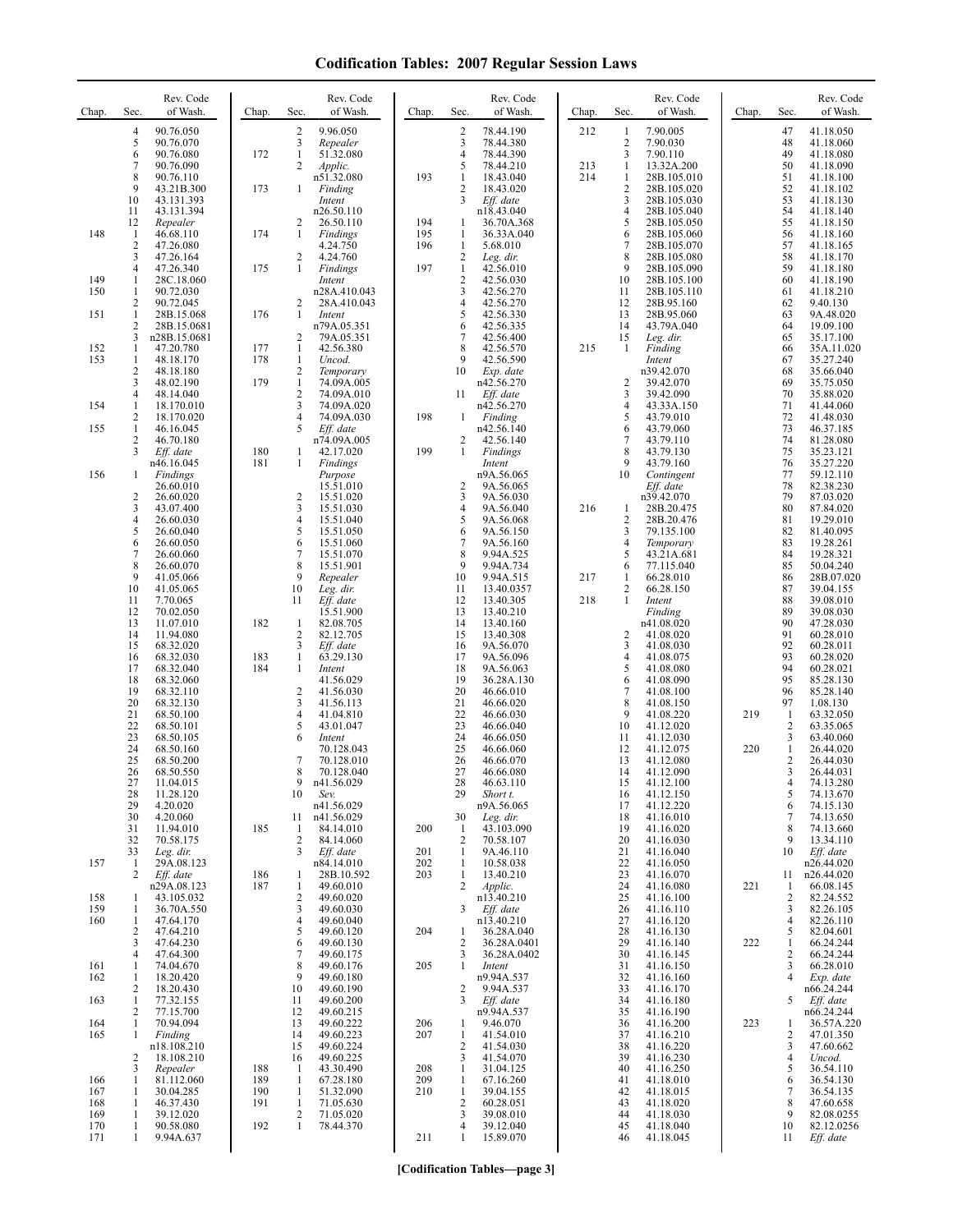| Chap.             | Sec.                                   | Rev. Code<br>of Wash.                                              | Chap. | Sec.                       | Rev. Code<br>of Wash.                                         | Chap.             | Sec.                               | Rev. Code<br>of Wash.                                              | Chap.      | Sec.                                                                             | Rev. Code<br>of Wash.                                              | Chap.             | Sec.                                                   | Rev. Code<br>of Wash.                                              |
|-------------------|----------------------------------------|--------------------------------------------------------------------|-------|----------------------------|---------------------------------------------------------------|-------------------|------------------------------------|--------------------------------------------------------------------|------------|----------------------------------------------------------------------------------|--------------------------------------------------------------------|-------------------|--------------------------------------------------------|--------------------------------------------------------------------|
| 224<br>225<br>226 | 1<br>1<br>1<br>$\overline{2}$          | n36.57A.220<br>1.20.150<br>70.105D.030<br>66.04.010<br>66.24.360   |       | 21<br>22<br>23<br>24<br>25 | 81.24.010<br>81.28.010<br>81.28.020<br>81.28.030<br>81.28.040 | 236<br>237<br>238 | 1<br>2<br>$\mathbf{1}$<br>1        | 76.09.240<br>36.70A.570<br>Uncod.<br>Intent<br>16.30.005           |            | 65<br>66<br>67<br>68<br>69                                                       | 79A.35.050<br>79A.35.060<br>79A.35.070<br>79A.35.090<br>79A.35.100 | 254               | 17<br>18<br>1<br>$\overline{\mathbf{c}}$               | 18.250.901<br>18.250.902<br>Contingency<br>77.08.010<br>77.32.400  |
| 227<br>228        | 3<br>1<br>2<br>101<br>102              | 69.04.240<br>43.330.270<br>43.330.280<br>43.336.010<br>43.336.020  |       | 26<br>27<br>28<br>29<br>30 | 81.28.050<br>81.28.080<br>81.28.180<br>81.28.190<br>81.28.200 |                   | $\overline{c}$<br>3<br>4<br>5<br>6 | 16.30.010<br>16.30.020<br>16.30.030<br>16.30.040<br>16.30.050      |            | 70<br>71<br>72<br>73<br>74                                                       | 79A.35.110<br>79A.35.120<br>79A.60.590<br>84.34.055<br>Vetoed      |                   | 3<br>4<br>5<br>6<br>7                                  | 77.32.480<br>77.32.550<br>77.32.238<br>77.32.237<br>Repealer       |
|                   | 103<br>104<br>105<br>106               | 43.336.030<br>43.336.040<br>43.336.050<br>67.40.040                |       | 31<br>32<br>33<br>34       | 81.28.210<br>81.28.220<br>81.28.230<br>81.28.250              |                   | 7<br>8<br>9                        | 16.30.060<br>16.30.070<br>Sev.<br>16.30.900                        | 242        | 75<br>76<br>-1                                                                   | Exp. date<br>Eff. date<br>n79A.25.005<br>46.55.113                 | 255<br>256        | 1<br>1<br>2<br>3                                       | 51.32.220<br>18.140.160<br>18.185.110<br>18.185.120                |
|                   | 107<br>201<br>202<br>203<br>204        | 43.336.060<br>43.330.090<br>43.330.094<br>Repealer<br>43.336.900   |       | 35<br>36<br>37<br>38<br>39 | 81.28.260<br>81.29.010<br>81.29.020<br>81.44.010<br>81.44.020 | 239               | 10<br>$\mathbf{1}$<br>2<br>3       | Leg. dir.<br>Findings<br>n19.85.020<br>19.85.020<br>19.85.030      | 243<br>244 | $\overline{c}$<br>$\mathbf{1}$<br>$\overline{2}$<br>$\mathbf{3}$<br>$\mathbf{1}$ | 46.16.010<br>Uncod.<br>Purpose<br>Eff. date<br>70.93.030           |                   | 4<br>5<br>6<br>$\sqrt{ }$<br>8                         | 19.16.410<br>18.220.040<br>18.220.130<br>18.220.050<br>18.165.170  |
| 229               | 205<br>206<br>1<br>$\overline{2}$<br>3 | Leg. rev.<br>Leg. dir.<br>39.102.020<br>39.102.040                 |       | 40<br>41<br>42<br>43<br>44 | 81.44.040<br>81.61.020<br>81.66.005<br>81.66.040              | 240               | 4<br>1<br>2<br>3                   | 19.85.040<br>70.149.040<br>70.149.120<br><i>Applic.</i>            | 245<br>246 | $\overline{c}$<br>$\mathbf{1}$<br>1                                              | 70.93.093<br>90.82.060<br>Finding<br>n77.12.467                    |                   | 9<br>10<br>11<br>12<br>13                              | 18.170.180<br>18.235.005<br>18.235.010<br>18.235.020               |
|                   | 4<br>5<br>6<br>7                       | 39.102.050<br>39.102.060<br>39.102.090<br>39.102.110<br>39.102.120 |       | 45<br>46<br>47<br>48       | 81.66.060<br>81.68.100<br>81.68.010<br>81.68.015<br>81.68.020 | 241               | 1<br>2<br>3                        | n70.149.120<br>Intent<br>n79A.25.005<br>42.17.2401<br>43.03.028    |            | $\overline{c}$<br>3<br>4<br>5<br>6                                               | 46.16.606<br>77.12.471<br>77.12.467<br>77.12.469<br>Applic.        |                   | 14<br>15<br>16<br>17                                   | 18.235.040<br>18.235.050<br>18.235.080<br>18.235.090<br>18.235.100 |
|                   | 8<br>9<br>10<br>11<br>12               | 82.14.475<br>39.102.140<br>39.102.150<br>39.102.130<br>Repealer    |       | 49<br>50<br>51<br>52<br>53 | 81.68.040<br>81.68.060<br>81.68.065<br>81.68.080<br>81.68.090 |                   | 4<br>5<br>6<br>7<br>8              | 43.21J.030<br>43.41.270<br>43.60A.150<br>43.83C.040<br>43.99A.070  | 247<br>248 | 1<br>1<br>$\overline{2}$<br>3<br>$\overline{4}$                                  | 79A.25.260<br>50.20.250<br>50.20.095<br>n50.20.250<br>Eff. date    |                   | 18<br>19<br>20<br>21<br>22                             | 18.235.110<br>18.235.130<br>18.235.150<br>18.235.210<br>Repealer   |
|                   | 13<br>14<br>15<br>16                   | 39.102.220<br>39.102.195<br>Applic.<br>n39.102.020<br>Sev.         |       | 54<br>55<br>56<br>57<br>58 | 81.70.370<br>81.70.020<br>81.70.030<br>81.70.230<br>81.70.250 |                   | 9<br>10<br>11<br>12<br>13          | 43.99B.016<br>43.99B.032<br>43.99N.060<br>43.99N.120<br>46.09.020  | 249        | 5<br>6<br>1                                                                      | n50.20.250<br>n50.20.250<br>Exp. date<br>Findings<br>Intent        | 257<br>258<br>259 | 1<br>1<br>$\mathbf{1}$<br>$\overline{\mathbf{c}}$<br>3 | 77.85.130<br>48.19.460<br>Temporary<br>41.05.033<br>7.70.060       |
| 230               | 17<br>1                                | n39.102.020<br>Exp. date<br>Purpose<br>n35.21.735                  |       | 59<br>60<br>61<br>62       | 81.70.280<br>81.70.290<br>81.70.320<br>81.70.330              |                   | 14<br>15<br>16<br>17               | 46.09.110<br>46.09.165<br>46.09.170<br>46.09.240                   |            | $\overline{c}$<br>3<br>4                                                         | n43.330.080<br>43.330.080<br>43.330.082<br>43.330.084              |                   | 4<br>5<br>6<br>7                                       | 74.09.710<br>43.70.533<br>41.05.023<br>70.83.040                   |
|                   | $\overline{2}$<br>3<br>4               | 35.21.735<br>Constr.<br>n35.21.735<br>Sev.<br>n35.21.735           |       | 63<br>64<br>65<br>66<br>67 | 81.70.340<br>81.77.200<br>81.77.010<br>81.77.040<br>81.77.100 |                   | 18<br>19<br>20<br>21<br>22         | 46.09.250<br>46.09.280<br>77.85.110<br>77.85.120<br>77.85.140      | 250<br>251 | 5<br>6<br>7<br>$\mathbf{1}$<br>1                                                 | 43.330.086<br>Leg. dir.<br>Contingency<br>82.14.370<br>35.104.020  |                   | 8<br>9<br>10<br>11<br>12                               | 70.83.023<br>41.05.029<br>41.05.035<br>43.70.110<br>43.70.112      |
| 231               | 1<br>2<br>3<br>$\overline{4}$          | Findings<br>n43.155.070<br>43.155.070<br>43.160.060<br>43.160.230  |       | 68<br>69<br>70<br>71<br>72 | 81.80.010<br>81.80.020<br>81.80.045<br>81.80.060<br>81.80.070 |                   | 23<br>24<br>25<br>26<br>27         | 79.10.140<br>79.70.070<br>79A.05.785<br>79A.15.010<br>79A.15.020   |            | 2<br>3<br>$\overline{4}$<br>5                                                    | Purpose<br>35.104.010<br>35.104.030<br>35.104.040<br>35.104.050    |                   | 13<br>14<br>15<br>16<br>17                             | 70.56.030<br>Uncod.<br>41.05.037<br>74.09.015<br>Temporary         |
| 232               | 5<br>6<br>7<br>8<br>1                  | 43.42.010<br>43.131.401<br>43.131.402<br>Exp. date<br>43.162.005   |       | 73<br>74<br>75<br>76<br>77 | 81.80.080<br>81.80.130<br>81.80.140<br>81.80.150<br>81.80.170 |                   | 28<br>29<br>30<br>31<br>32         | 79A.15.030<br>79A.15.040<br>79A.15.050<br>79A.15.060<br>79A.15.065 |            | 6<br>$\overline{7}$<br>8<br>9<br>10                                              | 35.104.060<br>35.104.070<br>35.104.080<br>35.104.090<br>35.104.100 |                   | 18<br>19<br>20<br>21<br>22                             | 41.05.095<br>48.20.435<br>48.21.157<br>48.44.215<br>48.46.325      |
|                   | 2<br>3<br>4<br>5                       | 43.162.010<br>43.162.015<br>43.162.020<br>43.162.025               |       | 78<br>79<br>80<br>81       | 81.80.190<br>81.80.220<br>81.80.230<br>81.80.250              |                   | 33<br>34<br>35<br>36               | 79A.15.070<br>79A.15.080<br>79A.15.100<br>79A.15.110               |            | 11<br>12<br>13<br>14                                                             | 82.14.480<br>42.56.270<br>42.56.270<br>n35.104.010                 |                   | 23<br>24<br>25<br>26                                   | 43.20A.560<br>48.43.008<br>Temporary<br>48.41.110                  |
|                   | 6<br>7<br>8<br>9<br>10                 | Temporary<br>43.162.030<br>82.33A.010<br>82.33A.020<br>Contingency |       | 82<br>83<br>84<br>85<br>86 | 81.80.260<br>81.80.270<br>81.80.272<br>81.80.280<br>81.80.305 |                   | 37<br>38<br>39<br>40<br>41         | 79A.15.120<br>79A.15.130<br>79A.25.005<br>79A.25.010<br>79A.25.020 |            | 15<br>16<br>17                                                                   | Sev.<br>n35.104.010<br>Leg. dir.<br>Exp. date<br>n42.56.270        |                   | 27<br>28<br>29<br>30<br>31                             | 48.41.160<br>48.41.200<br>48.41.037<br>48.41.100<br>48.41.120      |
| 233<br>234        | -1<br>2<br>1<br>2                      | 70.146.100<br>Eff. date<br>n70.146.100<br>80.01.040<br>81.04.540   |       | 87<br>88<br>89<br>90<br>91 | 81.80.330<br>81.80.370<br>81.80.371<br>81.80.430<br>81.80.470 |                   | 42<br>43<br>44<br>45<br>46         | 79A.25.030<br>79A.25.060<br>79A.25.080<br>79A.25.090<br>79A.25.100 | 252        | 18<br>$\mathbf{1}$<br>$\overline{2}$<br>3                                        | Eff. date<br>n42.56.270<br>36.28A.140<br>47.48.060<br>47.48.040    |                   | 32<br>33<br>34<br>35<br>36                             | 48.43.005<br>48.41.190<br>41.05.075<br>70.47.020<br>70.47.060      |
|                   | 3<br>4<br>5<br>6<br>7                  | 81.04.550<br>81.04.010<br>81.04.080<br>81.04.130<br>81.04.150      |       | 92<br>93<br>94<br>95<br>96 | 81.84.010<br>81.84.020<br>47.76.230<br>47.76.240<br>81.68.030 |                   | 47<br>48<br>49<br>50<br>51         | 79A.25.110<br>79A.25.120<br>79A.25.130<br>79A.25.140<br>79A.25.150 | 253        | $\mathbf{1}$<br>$\overline{c}$<br>3<br>$\overline{4}$                            | Purpose<br>18.250.005<br>18.250.010<br>18.250.020<br>18.250.030    |                   | 37<br>38<br>39<br>40<br>41                             | 48.43.018<br>43.70.670<br>Temporary<br>41.05.540<br>41.05.541      |
|                   | 8<br>9<br>10<br>11                     | 81.04.160<br>81.04.220<br>81.04.240<br>81.04.250                   |       | 97<br>98<br>99<br>100      | 81.84.060<br>79A.40.100<br>81.53.261<br>15.66.270             |                   | 52<br>53<br>54<br>55               | 79A.25.190<br>79A.25.200<br>79A.25.210<br>79A.25.220               |            | 5<br>6<br>7<br>8                                                                 | 18.250.040<br>18.250.050<br>18.250.060<br>18.250.070               |                   | 42<br>43<br>44<br>45                                   | 70.225.010<br>70.225.020<br>70.225.030<br>70.225.040               |
|                   | 12<br>13<br>14<br>15<br>16             | 81.04.270<br>81.04.280<br>81.04.300<br>81.04.330<br>81.04.350      | 235   | 101<br>102<br>-1<br>2<br>3 | Leg. rev.<br>Repealer<br>18.92.015<br>18.92.128<br>18.92.021  |                   | 56<br>57<br>58<br>59<br>60         | 79A.25.230<br>79A.25.240<br>79A.25.250<br>79A.25.820<br>79A.25.830 |            | 9<br>10<br>11<br>12<br>13                                                        | 18.250.080<br>18.250.090<br>18.250.100<br>48.43.045<br>18.130.040  |                   | 46<br>47<br>48<br>49<br>50                             | 70.225.050<br>70.225.025<br>70.225.060<br>42.56.360<br>43.370.010  |
|                   | 17<br>18<br>19<br>20                   | 81.04.360<br>81.08.010<br>81.12.010<br>81.16.010                   |       | 4<br>5<br>6<br>7           | 18.92.030<br>18.92.013<br>18.92.140<br>18.92.145              |                   | 61<br>62<br>63<br>64               | 79A.25.310<br>79A.25.370<br>79A.35.010<br>79A.35.030               |            | 14<br>15<br>16                                                                   | Sev.<br>18.250.900<br>Leg. dir.<br>Eff. date                       |                   | 51<br>52<br>53<br>54                                   | 43.370.020<br>43.370.030<br>43.370.040<br>43.370.050               |

**[Codification Tables—page 4]**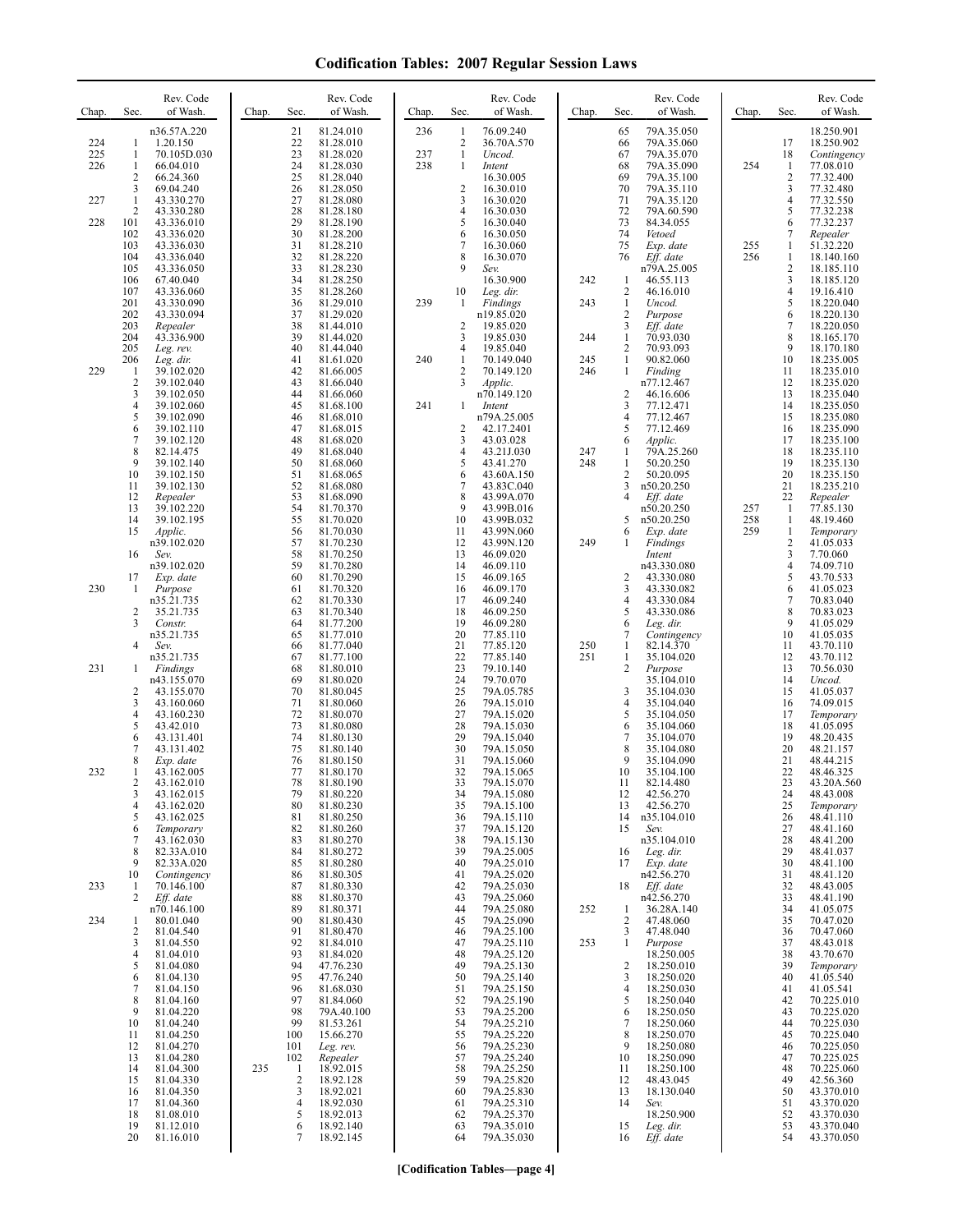| Chap. | Sec.                 | Rev. Code<br>of Wash.       | Chap. | Sec.                           | Rev. Code<br>of Wash.     | Chap.      | Sec.                         | Rev. Code<br>of Wash.      | Chap. | Sec.                         | Rev. Code<br>of Wash.       | Chap.      | Sec.                                  | Rev. Code<br>of Wash.       |
|-------|----------------------|-----------------------------|-------|--------------------------------|---------------------------|------------|------------------------------|----------------------------|-------|------------------------------|-----------------------------|------------|---------------------------------------|-----------------------------|
|       | 55<br>56             | 70.38.015<br>70.38.018      |       | 6<br>$\tau$                    | 48.150.040<br>48.150.050  | 279<br>280 | 1<br>$\mathbf{1}$            | 43.70.125<br>41.45.030     | 303   | 1<br>$\overline{2}$          | 41.26.715<br>41.26.7151     |            | $\overline{c}$<br>$\overline{3}$      | 28A.155.170<br>Short t.     |
|       | 57                   | 70.38.135                   |       | 8                              | 48.150.060                |            | $\overline{c}$               | 41.45.060                  | 304   | -1                           | 41.26.547                   |            |                                       | n28A.155.170                |
|       | 58<br>59             | 70.47A.030<br>Vetoed        |       | 9<br>10                        | 48.150.070<br>48.150.080  |            | 3<br>4                       | 41.45.0604<br>41.45.061    |       | 2,3<br>$\overline{4}$        | Uncod.<br>Exp. date         |            | $\overline{4}$                        | Eff. date<br>n28A.155.170   |
|       | 60                   | 43.70.512                   |       | 11                             | 48.150.090                |            | 5                            | 41.45.0631                 |       |                              | n41.26.547                  | 319        | 1                                     | Findings                    |
|       | 61<br>62             | 43.70.514<br>43.70.516      |       | 12<br>13                       | 48.150.100<br>48.150.110  | 281        | 6<br>1                       | 41.45.110<br>51.14.300     | 305   | 1<br>$\overline{c}$          | 18.73.180<br>18.73.260      |            | $\overline{2}$                        | n28A.410.045<br>28A.410.045 |
|       | 63                   | 43.70.518                   |       | 14                             | 48.150.120                |            | 2                            | 51.14.310                  | 306   | $\mathbf{1}$                 | 18.170.010                  |            | 3<br>$\overline{4}$                   | 28A.415.020                 |
|       | 64<br>65             | 43.70.520<br>43.70.522      | 268   | 15<br>$\mathbf{1}$             | Leg. dir.<br>70.95M.115   |            | 3<br>4                       | 51.14.320<br>51.14.330     |       | $\overline{c}$<br>3          | 18.170.105<br>Repealer      |            |                                       | Short t.<br>n28A.410.045    |
|       | 66<br>67             | 70.48.130<br>Repealer       | 269   | 1<br>$\overline{\mathbf{c}}$   | 18.260.010<br>18.260.020  |            | 5<br>6                       | 51.14.340<br>51.14.350     | 307   | $\mathbf{1}$                 | Findings<br>Intent          | 320        | 1<br>2                                | 43.06.460<br>Eff. date      |
|       | 68                   | Sev.                        |       | 3                              | 18.260.030                |            | 7                            | 51.14.360                  |       |                              | 80.80.005                   |            |                                       | n43.06.460                  |
|       | 69                   | n41.05.033<br>Leg. dir.     |       | $\overline{4}$<br>5            | 18.260.050<br>18.260.040  |            | 8<br>9                       | 51.14.370<br>51.14.380     |       | $\overline{\mathbf{c}}$<br>3 | 80.80.010<br>80.80.020      | 321<br>322 | 1<br>1                                | 9.46.36001<br>Findings      |
|       | 70<br>71             | Leg. dir.<br>n41.05.033     |       | 6<br>7                         | 18.260.070<br>18.260.080  |            | 10<br>11                     | 51.14.390<br>51.44.150     |       | 4<br>5                       | 80.80.030<br>80.80.040      |            |                                       | Purpose<br>Intent           |
|       | 72                   | Eff. date                   |       | 8                              | 18.260.090                |            | 12                           | 51.14.400                  |       | 6                            | Vetoed                      |            |                                       | n43.330.010                 |
|       | 73                   | n41.05.095<br>Contingency   |       | 9<br>10                        | 18.260.060<br>18.260.100  | 282        | 1<br>2                       | 51.36.140<br>51.36.150     |       | 7<br>8                       | 80.80.050<br>80.80.060      |            | 2<br>3                                | 43.330.010<br>43.330.290    |
|       | 74                   | Vetoed                      |       | 11                             | 18.260.110                |            | 3                            | n51.36.140                 |       | 9                            | 80.80.070                   |            | $\overline{4}$                        | Contingency                 |
|       | 75                   | Eff. date<br>n48.41.100     |       | 12<br>13                       | 18.260.120<br>18.260.130  | 283        | 1                            | Findings<br>Intent         |       | 10<br>11                     | 80.80.080<br>Temporary      | 323        | $\mathbf{1}$<br>$\sqrt{2}$            | 80.60.010<br>80.60.020      |
|       | 76                   | Exp. date<br>n70.48.130     |       | 14<br>15                       | 18.29.053<br>18.32.030    |            | $\overline{c}$               | n71A.12.161<br>71A.12.161  | 308   | 12<br>1                      | Leg. dir.<br>43.21C.232     | 324        | 3<br>$\mathbf{1}$                     | 80.60.030<br>51.12.100      |
| 260   | -1                   | 70.47A.010                  |       | 16                             | 18.32.0351                |            | 3                            | Short t.                   | 309   | $\mathbf{1}$                 | 19.112.010                  | 325        | $\mathbf{1}$                          | 80.50.020                   |
|       | $\overline{2}$<br>3  | 70.47A.020<br>Vetoed        |       | 17<br>18                       | 18.130.040<br>18.260.140  |            | 4                            | n71A.12.161<br>Constr.     |       | $\overline{c}$<br>3          | 19.112.120<br>82.04.4334    |            | $\sqrt{2}$<br>$\overline{\mathbf{3}}$ | 80.50.060<br>80.50.330      |
|       | 4<br>5               | 70.47A.100<br>70.47A.110    |       | 19<br>20                       | Leg. dir.<br>Eff. date    | 284        | 1                            | n71A.12.161<br>51.32.050   |       | 4<br>5                       | 82.08.955<br>82.12.955      |            | $\overline{4}$<br>5                   | 80.50.340<br>Repealer       |
|       | 6                    | 70.47A.040                  |       |                                | n18.32.0351               |            | 2                            | 51.32.060                  | 310   | 1                            | 19.112.100                  | 326        | $\mathbf{1}$                          | Intent                      |
|       | 7<br>8               | 48.21.045<br>48.44.023      |       | 21                             | Applic.<br>18.260.900     |            | 3<br>4                       | 51.32.090<br>Eff. date     | 311   | 1<br>$\overline{2}$          | 79A.60.690<br>79A.60.670    | 327        | $\sqrt{2}$<br>$\mathbf{1}$            | 80.50.350<br>50.20.190      |
|       | 9                    | 48.46.066                   |       | 22                             | 18.260.901                |            |                              | n51.32.050                 |       | 3                            | 79A.60.680                  |            | $\overline{2}$                        | 50.24.014                   |
|       | 10,11<br>12          | Temporary<br>70.47A.050     | 270   | -1<br>2                        | 18.29.056<br>18.29.220    | 285        | 5<br>$\mathbf{1}$            | Contingency<br>35.13.270   | 312   | 1<br>$\overline{c}$          | 74.34.020<br>74.34.067      |            | 3<br>$\overline{4}$                   | 50.29.063<br>50.16.010      |
|       | 13<br>14             | 70.47A.060<br>70.47A.080    |       | 3<br>4                         | 18.29.230<br>n18.29.056   |            | 2<br>3                       | 35A.14.801<br>84.09.030    |       | 3<br>4                       | 74.34.110<br>74.34.115      |            | 5                                     | Sev.<br>n50.24.014          |
|       | 15                   | Failed to                   | 271   | 1                              | 18.35.040                 | 286        | $\mathbf{1}$                 | 90.16.050                  |       | 5                            | 74.34.120                   |            | 6                                     | n50.24.014                  |
|       |                      | become law.<br>See 2007     | 272   | 1<br>$\overline{c}$            | 18.108.010<br>18.108.250  | 287        | 2<br>$\mathbf{1}$            | 90.16.090<br>50.12.290     |       | 6<br>7                       | 74.34.130<br>74.34.145      |            | 7                                     | Eff. date<br>n50.24.014     |
|       |                      | $c\,260\,\S\,18.$           | 273   | $\mathbf{1}$<br>$\overline{c}$ | 70.230.010                | 288        | 2                            | 43.22.035                  |       | 8<br>9                       | 74.34.150                   | 328<br>329 | 1<br>1                                | 90.58.030                   |
|       | 16<br>17             | Repealer<br>Vetoed          |       | 3                              | 70.230.020<br>70.230.030  |            | 1,2<br>3                     | Temporary<br>Eff. date     |       | 10                           | 74.34.135<br>74.34.163      |            | $\overline{2}$                        | 36.73.065<br>82.80.140      |
| 261   | 18<br>-1             | Contingency<br>Findings     |       | $\overline{4}$<br>5            | 70.230.040<br>70.230.050  | 289<br>290 | $\mathbf{1}$<br>$\mathbf{1}$ | 74.08A.270<br>43.43.944    | 313   | 11<br>-1                     | 74.34.210<br>Findings       |            | 3<br>$\overline{4}$                   | 36.73.050<br>36.73.120      |
|       |                      | n43.70.056                  |       | 6                              | 70.230.060                |            | 2                            | Contingency                |       |                              | n26.19.025                  | 330        | 1                                     | 82.16.050                   |
|       | $\overline{2}$<br>3  | 43.70.056<br>70.41.200      |       | 7<br>8                         | Temporary<br>70.230.070   | 291        | $\mathbf{1}$                 | Finding<br>n28A.300.801    |       | $\overline{c}$<br>3          | 26.09.173<br>26.10.195      | 331        | 1                                     | Findings<br>Intent          |
|       | 4<br>5               | 42.56.360<br>43.70.323      |       | 9<br>10                        | 70.230.080<br>70.230.090  |            | 2<br>3                       | 28A.300.801<br>28A.300.480 |       | 4<br>5                       | 26.18.210<br>26.19.025      |            | 2                                     | n7.48.305<br>7.48.305       |
|       | 6                    | Temporary                   |       | 11                             | 70.230.100                |            | 4                            | Eff. date                  |       | 6                            | 26.19.026                   |            | 3                                     | 7.48.310                    |
| 262   | 7<br>1               | Contingency<br>46.16.381    |       | 12<br>13                       | 70.230.110<br>70.230.120  | 292        | 1                            | n28A.300.801<br>38.52.010  | 314   | 7<br>$\mathbf{1}$            | 26.19.027<br>Findings       | 332        | $\mathbf{1}$<br>2                     | 82.08.855<br>82.12.855      |
| 263   | 1<br>2               | 51.28.100<br>n51.28.100     |       | 14<br>15                       | 70.230.130<br>70.230.140  |            | 2<br>3                       | 38.52.180                  |       |                              | Intent<br>28B.117.005       | 333        | 1                                     | Finding<br>Purpose          |
|       |                      | Eff. date                   |       | 16                             | 70.230.150                | 293        | 1                            | Repealer<br>42.56.430      |       | 2                            | 28B.117.020                 |            |                                       | n27.34.400                  |
| 264   | $\mathbf{1}$         | n51.28.100<br>Finding       |       | 17<br>18                       | 70.230.160<br>70.230.170  | 294        | 2<br>$\mathbf{1}$            | 77.12.885<br>41.37.010     |       | 3<br>4                       | 28B.117.010<br>28B.117.030  |            | 2<br>$\overline{\mathbf{3}}$          | 27.34.400<br>27.34.405      |
|       |                      | Intent                      |       | 19<br>20                       | 70.230.180<br>70.56.010   | 295        | 2<br>$\mathbf{1}$            | 41.40.113<br>35.61.210     |       | 5                            | 28B.117.040                 |            | $\overline{4}$<br>5                   | 27.34.410<br>27.34.020      |
|       | 2                    | n18.71A.090<br>18.57A.080   |       | 21                             | 43.70.510                 |            | $\overline{c}$               | 36.35.020                  |       | 6<br>7                       | 28B.117.050<br>28B.117.060  |            | 6                                     | Contingency                 |
| 265   | 3<br>$\mathbf{1}$    | 18.71A.090<br>Finding       |       | 22<br>23                       | 70.41.200<br>18.130.070   |            | 3<br>4                       | 36.35.100<br>36.89.065     |       | 8<br>9                       | 28B.117.070<br>Constr.      | 334        | 7<br>1                                | Leg. dir.<br>82.04.625      |
|       |                      | Intent                      |       | 24                             | 18.71.0195                |            | 5                            | 84.56.070                  |       |                              | 28B.117.900                 |            | $\overline{c}$                        | 82.16.300                   |
|       | 2                    | n28A.300.475<br>28A.300.475 |       | 25<br>26                       | 42.56.360<br>18.71.017    |            | 6<br>7                       | 84.56.090<br>84.64.200     |       | 10                           | Exp. date<br>28B.117.901    |            | 3<br>$\overline{4}$                   | Eff. date<br>Exp. date      |
|       | 3                    | Short t.<br>n28A.300.475    |       | 27<br>28                       | 18.57.005<br>18.22.015    | 296        | $\mathbf{1}$<br>2            | 48.43.005<br>48.20.550     | 315   | 11<br>-1                     | Leg. dir.<br>74.09.510      | 335        | 1<br>$\overline{2}$                   | 15.13.250<br>15.13.260      |
| 266   | -1                   | Finding                     |       | 29                             | Eff. date                 |            | 3                            | 48.20.555                  |       | 2                            | 74.09.530                   |            | 3                                     | 15.13.265                   |
|       | 2                    | n39.100.010<br>39.100.010   |       | 30                             | 70.230.900<br>70.230.901  |            | 4<br>5                       | 48.21.370<br>48.21.375     | 316   | 3<br>1                       | n74.09.510<br>Finding       |            | $\overline{4}$<br>5                   | 15.13.270<br>15.13.311      |
|       | 3<br>4               | 39.100.020<br>39.100.030    | 274   | 31<br>1                        | Leg. dir.<br>41.05.021    | 297        | 6<br>$\mathbf{1}$            | 48.43.650<br>51.08.178     |       | $\overline{2}$               | n43.63A.305<br>43.63A.307   |            | 6<br>$\tau$                           | 15.13.312<br>15.13.500      |
|       | 5                    | 39.100.040                  | 275   | $\mathbf{1}$                   | Repealer                  |            | 2                            | Applic.                    |       | 3                            | 43.63A.305                  |            | 8                                     | 15.13.314                   |
|       | 6<br>7               | 39.100.050<br>82.14.465     | 276   | 2<br>$\mathbf{1}$              | Eff. date<br>28A.210.080  | 298        | 1                            | n51.08.178<br>42.23.030    |       | 4<br>5                       | 43.63A.309<br>43.63A.311    |            | 9<br>10                               | 15.13.340<br>15.13.370      |
|       | 8<br>9               | 82.14.470                   | 277   | 1                              | <b>Findings</b>           | 299        | $\mathbf{1}$                 | 43.215.360                 |       | 6<br>7                       | 43.63A.313                  |            | 11                                    | 15.13.390                   |
|       | 10                   | 82.32.700<br>Applic.        |       | 101                            | n28B.50.271<br>28B.50.271 |            | 2                            | Short t.<br>n43.215.360    |       | 8                            | 43.63A.315<br>Uncod.        |            | 12<br>13                              | 15.13.400<br>15.13.420      |
|       | 11                   | n39.100.010<br>Eff. date    |       | 102<br>201                     | 28B.50.272<br>28B.50.273  | 300        | $\mathbf{1}$<br>2            | 41.45.0631<br>Contingency  | 317   | 9<br>1                       | Contingency<br>Finding      |            | 14<br>15                              | 15.13.430<br>15.13.440      |
|       |                      | n39.100.010                 |       | 202                            | 28B.50.274                |            | 3                            | Eff. date                  |       |                              | n49.60.040                  |            | 16                                    | 15.13.455                   |
| 267   | -1<br>$\overline{2}$ | 48.150.005<br>48.44.010     |       | 301<br>302                     | 28B.50.030<br>n28B.50.271 | 301        | 1                            | n41.45.0631<br>84.36.560   |       | 2<br>3                       | 49.60.040<br>Retro. applic. |            | 17<br>18                              | 15.13.470<br>15.13.490      |
|       | 3<br>4               | 48.150.010<br>48.150.020    | 278   | 1<br>$\overline{c}$            | 41.56.465<br>41.56.028    | 302        | 2<br>$\mathbf{1}$            | 84.40.030<br>Uncod.        | 318   | 1                            | n49.60.040<br>Findings      |            | 19                                    | Exp. date<br>n15.13.250     |
|       | 5                    | 48.150.030                  |       | 3                              | 74.39A.270                |            | 2                            | 41.05.053                  |       |                              | n28A.155.170                | 336        | 1                                     | 77.32.520                   |

**[Codification Tables—page 5]**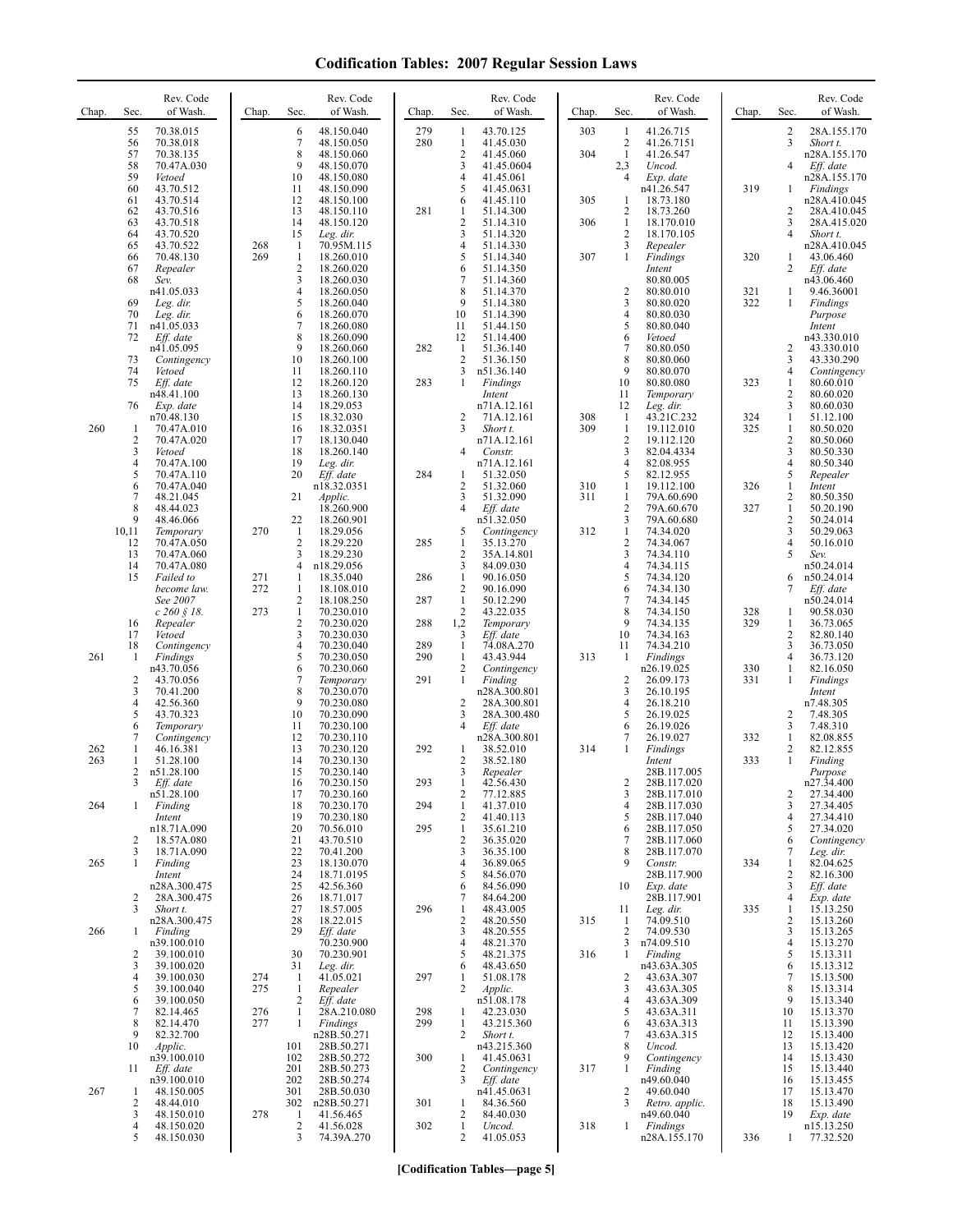| Chap.      | Sec.                                                                                           | Rev. Code<br>of Wash.                                                                                                                                                                        | Chap.      | Sec.                                                                                        | Rev. Code<br>of Wash.                                                                                                                                                                                         | Chap.      | Sec.                                                                                                                                             | Rev. Code<br>of Wash.                                                                                                                                                                          | Chap.             | Sec.                                                                                    | Rev. Code<br>of Wash.                                                                                                                                                                        | Chap.                    | Sec.                                                                                      | Rev. Code<br>of Wash.                                                                                                                                                                        |
|------------|------------------------------------------------------------------------------------------------|----------------------------------------------------------------------------------------------------------------------------------------------------------------------------------------------|------------|---------------------------------------------------------------------------------------------|---------------------------------------------------------------------------------------------------------------------------------------------------------------------------------------------------------------|------------|--------------------------------------------------------------------------------------------------------------------------------------------------|------------------------------------------------------------------------------------------------------------------------------------------------------------------------------------------------|-------------------|-----------------------------------------------------------------------------------------|----------------------------------------------------------------------------------------------------------------------------------------------------------------------------------------------|--------------------------|-------------------------------------------------------------------------------------------|----------------------------------------------------------------------------------------------------------------------------------------------------------------------------------------------|
| 337        | 1                                                                                              | 2 n77.32.520<br>Intent<br>Finding<br>n77.12.071                                                                                                                                              |            | 68<br>69<br>70                                                                              | Leg. dir.<br>Sev.<br>90.71.906<br>Eff. date                                                                                                                                                                   | 349        | $\mathbf{1}$<br>2                                                                                                                                | Finding<br>Intent<br>n35.92.430<br>35.92.430                                                                                                                                                   |                   | 5<br>6<br>7<br>8                                                                        | 49.86.030<br>49.86.040<br>49.86.050<br>49.86.060                                                                                                                                             |                          | 6<br>7<br>8                                                                               | 2.72.040<br>2.72.050<br>Sev.<br>2.72.900                                                                                                                                                     |
| 338        | $\overline{2}$<br>3<br>$\overline{4}$<br>-1<br>$\overline{2}$<br>3<br>$\overline{4}$<br>5<br>6 | 77.12.071<br>77.15.360<br>77.15.568<br>78.60.070<br>78.60.100<br>78.60.130<br>78.60.200<br>78.60.210<br>78.60.230                                                                            | 342        | -1<br>$\overline{2}$<br>3<br>4<br>5<br>6<br>7<br>8                                          | 90.71.907<br>79.100.010<br>79.100.040<br>79.100.130<br>79.100.100<br>88.02.050<br>88.02.050<br>88.02.270<br>Temporary                                                                                         | 350        | 3<br>4<br>5<br>6<br>$\mathbf{1}$                                                                                                                 | Finding<br>Intent<br>n54.16.390<br>54.16.390<br>Findings<br>Intent<br>n36.01.250<br>36.01.250<br>43.43.400                                                                                     |                   | 9<br>10<br>11<br>12<br>13<br>14<br>15<br>16<br>17                                       | 49.86.070<br>49.86.080<br>49.86.090<br>49.86.100<br>49.86.110<br>49.86.120<br>49.86.130<br>49.86.140<br>49.86.150                                                                            | 365<br>366<br>367<br>368 | 9<br>1<br>1<br>$\mathbf{1}$<br>2<br>3<br>$\mathbf{1}$<br>$\overline{c}$<br>3              | Leg. dir.<br>72.09.480<br>50.04.275<br>10.01.220<br>46.63.105<br>10.01.160<br>9.68A.001<br>9.68A.100<br>9.68A.110                                                                            |
| 339        | 7<br>1<br>$\overline{2}$                                                                       | Vetoed<br>70.94.473<br>70.94.488                                                                                                                                                             |            | 9<br>10                                                                                     | Exp. date<br>n88.02.050<br>Eff. date                                                                                                                                                                          |            | $\overline{c}$<br>3<br>$\overline{4}$                                                                                                            | 77.08.010<br>77.12.879<br>77.12.882                                                                                                                                                            |                   | 18<br>19<br>20                                                                          | 49.86.160<br>49.86.170<br>49.86.180                                                                                                                                                          |                          | $\overline{4}$<br>5<br>6                                                                  | 9.68A.101<br>9.68A.102<br>19.138.340                                                                                                                                                         |
| 340<br>341 | 3<br>$\mathbf{1}$<br>$\overline{2}$<br>3<br>1                                                  | 70.94.505<br>46.16.076<br>79A.05.215<br>Vetoed<br>Findings                                                                                                                                   | 343        | -1<br>$\overline{c}$<br>3                                                                   | n88.02.050<br>Findings<br>70.118B.005<br>70.118B.010<br>70.118B.020                                                                                                                                           |            | 5<br>6<br>$\overline{7}$<br>8<br>9                                                                                                               | 77.15.253<br>77.15.290<br>77.15.293<br>77.120.010<br>77.120.020                                                                                                                                |                   | 21<br>22<br>23<br>24<br>25                                                              | 43.79A.040<br>49.86.190<br>51.44.033<br>49.86.200<br>Approp.                                                                                                                                 |                          | 7<br>8<br>9<br>10<br>11                                                                   | 9.68A.103<br>9A.88.140<br>9.94A.533<br>9.94A.839<br>9.68A.105                                                                                                                                |
|            | $\overline{c}$<br>3<br>4<br>5<br>6<br>7<br>8<br>9<br>10<br>11<br>12<br>13<br>14                | Intent<br>90.71.200<br>90.71.010<br>90.71.210<br>90.71.220<br>90.71.230<br>90.71.240<br>90.71.250<br>90.71.260<br>90.71.270<br>90.71.280<br>90.71.290<br>90.71.300<br>90.71.310<br>90.71.320 | 344        | 4<br>5<br>6<br>7<br>8<br>9<br>10<br>11<br>12<br>13<br>14<br>15<br>16<br>17<br>1             | 70.118B.030<br>70.118B.040<br>70.118B.050<br>70.118B.060<br>70.118B.070<br>70.118.130<br>70.05.070<br>43.20.050<br>90.48.162<br>90.48.110<br>36.94.010<br>Leg. dir.<br>70.118B.900<br>Contingency<br>Findings | 351<br>352 | 10<br>11<br>12<br>13<br>14<br>15<br>16<br>17<br>$\mathbf{1}$<br>$\mathbf{1}$<br>$\overline{c}$<br>$\overline{\mathbf{3}}$<br>$\overline{4}$<br>5 | 77.120.030<br>Vetoed<br>77.120.070<br>77.120.100<br>77.120.110<br>77.120.120<br>Leg. dir.<br>Repealer<br>1.20.160<br>Findings<br>89.10.005<br>89.10.010<br>89.10.020<br>89.08.530<br>89.08.540 | 358<br>359        | 26<br>27<br>28<br>29<br>30<br>1<br>2<br>3<br>$\overline{4}$<br>1<br>$\overline{c}$<br>3 | 49.86.210<br>Sev.<br>49.86.900<br>49.86.901<br>Leg. dir.<br>Eff. dates<br>49.86.902<br>42.17.020<br>42.17.040<br>42.17.070<br>Eff. date<br>n42.17.020<br>71.36.005<br>71.36.010<br>71.36.025 | 369<br>370               | 12<br>13<br>14<br>15,16<br>1<br>$\mathbf{2}$<br>1<br>2<br>3<br>4<br>5<br>6<br>7<br>8<br>9 | 9A.88.120<br>9A.88.070<br>9.94A.515<br>Vetoed<br>66.28.010<br>66.24.570<br>66.24.375<br>66.28.010<br>66.08.150<br>66.24.244<br>66.24.244<br>66.24.240<br>66.24.240<br>66.24.420<br>66.24.320 |
|            | 15<br>16<br>17<br>18<br>19<br>20<br>21                                                         | 90.71.330<br>90.71.340<br>90.71.350<br>90.71.360<br>90.71.370<br>90.71.380<br>90.71.390                                                                                                      |            | $\overline{2}$<br>3<br>$\overline{4}$<br>5<br>6                                             | Intent<br>36.125.005<br>36.125.010<br>36.125.020<br>36.125.030<br>36.125.040<br>36.125.050                                                                                                                    | 353        | 6,7<br>8<br>9<br>$\mathbf{1}$<br>$\overline{2}$<br>3                                                                                             | Vetoed<br>89.10.900<br>Leg. dir.<br>Finding<br>Intent<br>36.70A.560<br>36.70A.5601                                                                                                             |                   | 4<br>5<br>6<br>7<br>8<br>9<br>10                                                        | 71.24.055<br>74.09.490<br>71.36.060<br>71.24.061<br>74.09.515<br>28A.310.202<br>71.24.065                                                                                                    |                          | 10<br>11<br>12<br>13<br>14<br>15<br>16                                                    | 66.04.010<br>66.24.590<br>66.44.310<br>66.24.400<br>66.08.180<br>66.08.220<br>66.20.010                                                                                                      |
|            | 22<br>23<br>24<br>25<br>26<br>27<br>28                                                         | 90.71.060<br>90.71.400<br>43.155.070<br>43.155.110<br>70.146.070<br>70.146.110<br>89.08.520                                                                                                  | 345<br>346 | 7<br>1<br>$\overline{2}$<br>3<br>1<br>2                                                     | Leg. dir.<br>Findings<br>n90.71.110<br>Vetoed<br>90.71.110<br>Findings<br>Temporary                                                                                                                           | 354        | $\overline{4}$<br>5<br>6<br>1<br>2                                                                                                               | Contingency<br>Eff. date<br>Exp. date<br>Findings<br>Intent<br>n28A.655.061<br>28A.655.061                                                                                                     | 360               | 11<br>12<br>13<br>14<br>15<br>-1                                                        | 74.09.521<br>Temporary<br>Repealer<br>n71.36.005<br>Contingency<br>Findings<br>n71.05.700                                                                                                    |                          | 17<br>18<br>19<br>20<br>21<br>22                                                          | 66.20.310<br>66.24.410<br>66.24.420<br>66.24.440<br>Exp. date<br>n66.24.244<br>Eff. date                                                                                                     |
|            | 29<br>30<br>31<br>32<br>33<br>34<br>35                                                         | 89.08.580<br>70.105D.070<br>70.105D.120<br>79.105.150<br>79.105.610<br>79A.15.040<br>79A.15.140                                                                                              | 347<br>348 | $\mathbf{1}$<br>$\overline{c}$<br>3<br>4<br>5<br>6<br>1                                     | 90.48.366<br>90.48.368<br>90.56.330<br>88.40.011<br>88.46.010<br>90.56.010<br><b>Findings</b>                                                                                                                 |            | 3<br>$\overline{4}$<br>5<br>6<br>7<br>8<br>$9 - 11$                                                                                              | 28A.155.045<br>28A.655.0611<br>28A.655.070<br>28A.655.065<br>28A.655.063<br>28A.655.200<br>Vetoed                                                                                              |                   | $\overline{2}$<br>3<br>4<br>5<br>6<br>7                                                 | 71.05.700<br>71.05.705<br>71.05.710<br>71.05.715<br>71.05.720<br>Short t.<br>n71.05.700                                                                                                      | 371                      | 23<br>1<br>2<br>3                                                                         | n66.24.244<br>Eff. date<br>n66.04.010<br>Intent<br>n69.51A.005<br>69.51A.005<br>69.51A.010                                                                                                   |
|            | 36<br>37<br>38<br>39<br>40<br>41<br>42                                                         | 77.85.130<br>77.85.240<br>90.50A.030<br>90.50A.040<br>90.50A.080<br>90.71.904<br>90.71.905                                                                                                   |            | 101<br>102<br>103<br>201<br>202<br>203                                                      | 43.325.005<br>28A.160.205<br>70.94.017<br>53.08.040<br>43.19.642<br>43.19.648<br>43.19.647                                                                                                                    | 355        | 12<br>13<br>$\mathbf{1}$<br>$\overline{2}$<br>$\mathfrak{Z}$                                                                                     | Temporary<br>Vetoed<br>Finding<br>Intent<br>n28B.50.535<br>28B.50.535<br>28B.50.534                                                                                                            | 361               | 8<br>1<br>$\overline{c}$<br>3<br>4<br>5<br>6                                            | Contingency<br>Uncod.<br>74.39A.009<br>74.39A.330<br>74.39A.340<br>74.39A.350<br>74.39A.360                                                                                                  | 372                      | 4<br>5<br>6<br>7<br>8<br>1<br>2                                                           | 69.51A.030<br>69.51A.040<br>69.51A.060<br>69.51A.070<br>69.51A.080<br>46.63.073<br>46.63.160                                                                                                 |
|            | 43<br>44<br>45<br>46<br>47<br>48<br>49<br>50<br>51<br>52<br>53                                 | 70.118.140<br>77.60.160<br>41.06.098<br>43.17.010<br>43.17.020<br>42.17.2401<br>77.85.090<br>90.88.005<br>90.88.020<br>90.88.030<br>90.88.901                                                |            | 204<br>205<br>206<br>207<br>208<br>209<br>210<br>301<br>302<br>303<br>304                   | 43.325.080<br>43.325.030<br>43.01.250<br>89.08.570<br>35.21.465<br>35.92.440<br>54.04.190<br>43.325.010<br>43.325.020<br>43.325.070<br>43.325.090                                                             | 356        | $\overline{4}$<br>5<br>6<br>$\overline{7}$<br>8<br>9<br>$\mathbf{1}$<br>$\overline{c}$<br>3                                                      | 28A.600.405<br>28A.655.061<br>28B.15.520<br>28B.15.067<br>Temporary<br>Vetoed<br>Findings<br>Intent<br>74.31.005<br>74.31.010<br>74.31.020                                                     |                   | 7<br>8<br>9<br>10<br>11<br>12<br>13<br>14                                               | 74.39A.270<br>74.39A.310<br>18.88A.085<br>Repealer<br>Constr.<br>n74.39A.009<br>Sev.<br>n74.39A.009<br>Eff. date<br>Eff. date<br>n74.39A.270                                                 | 373<br>374               | 3<br>1<br>2<br>3<br>$\overline{4}$<br>5<br>1<br>2<br>3                                    | 46.63.170<br>n29A.60.160<br>n29A.60.160<br>29A.60.170<br>Exp. date<br>n29A.60.160<br>Eff. date<br>29A.60.160<br>29A.04.133<br>29A.52.360<br>29A.68.011                                       |
|            | 54<br>55<br>56<br>57<br>58<br>59<br>60<br>61<br>62<br>63<br>64<br>65<br>66                     | 90.88.902<br>90.48.260<br>79A.60.520<br>79A.60.510<br>79.105.500<br>77.60.130<br>70.146.070<br>70.118.090<br>43.21J.030<br>43.21J.040<br>28B.30.632<br>Leg. rev.<br>Leg. rev.                |            | 305<br>306<br>307<br>401,402<br>403<br>404<br>405<br>406<br>407<br>408<br>501<br>502<br>503 | 43.325.040<br>Vetoed<br>43.325.902<br>Temporary<br>43.325.100<br>Temporary<br>47.17.020<br>47.17.135<br>47.17.140<br>43.325.110<br>43.325.903<br>Leg. rev.<br>Eff. date                                       | 357        | $\overline{4}$<br>5<br>6<br>7<br>8<br>9<br>10<br>11<br>-1<br>$\overline{c}$<br>3<br>$\overline{4}$                                               | 74.31.030<br>74.31.040<br>74.31.050<br>74.31.060<br>46.63.110<br>43.84.092<br>Leg. dir.<br>Short t.<br>n74.31.005<br>Findings<br>49.86.005<br>Temporary<br>49.86.010<br>49.86.020              | 362<br>363<br>364 | 15<br>16<br>$\mathbf{1}$<br>1<br>2<br>3<br>4<br>1<br>$\overline{\mathbf{c}}$<br>3<br>4  | n74.39A.009<br>Short t.<br>n74.39A.009<br>9.95.003<br>9.95.011<br>9.95.420<br>9.95.435<br>9.96.050<br>Intent<br>2.72.005<br>2.72.010<br>2.72.020<br>2.72.030                                 | 375                      | $\overline{4}$<br>5<br>6<br>1<br>2<br>3<br>4<br>5<br>6<br>7<br>8                          | 29A.68.020<br>29A.68.030<br>29A.68.120<br>Findings<br>Purpose<br>n10.31.110<br>10.31.110<br>10.77.084<br>10.77.086<br>10.77.088<br>71.05.020<br>71.05.150<br>71.05.153                       |

**[Codification Tables—page 6]**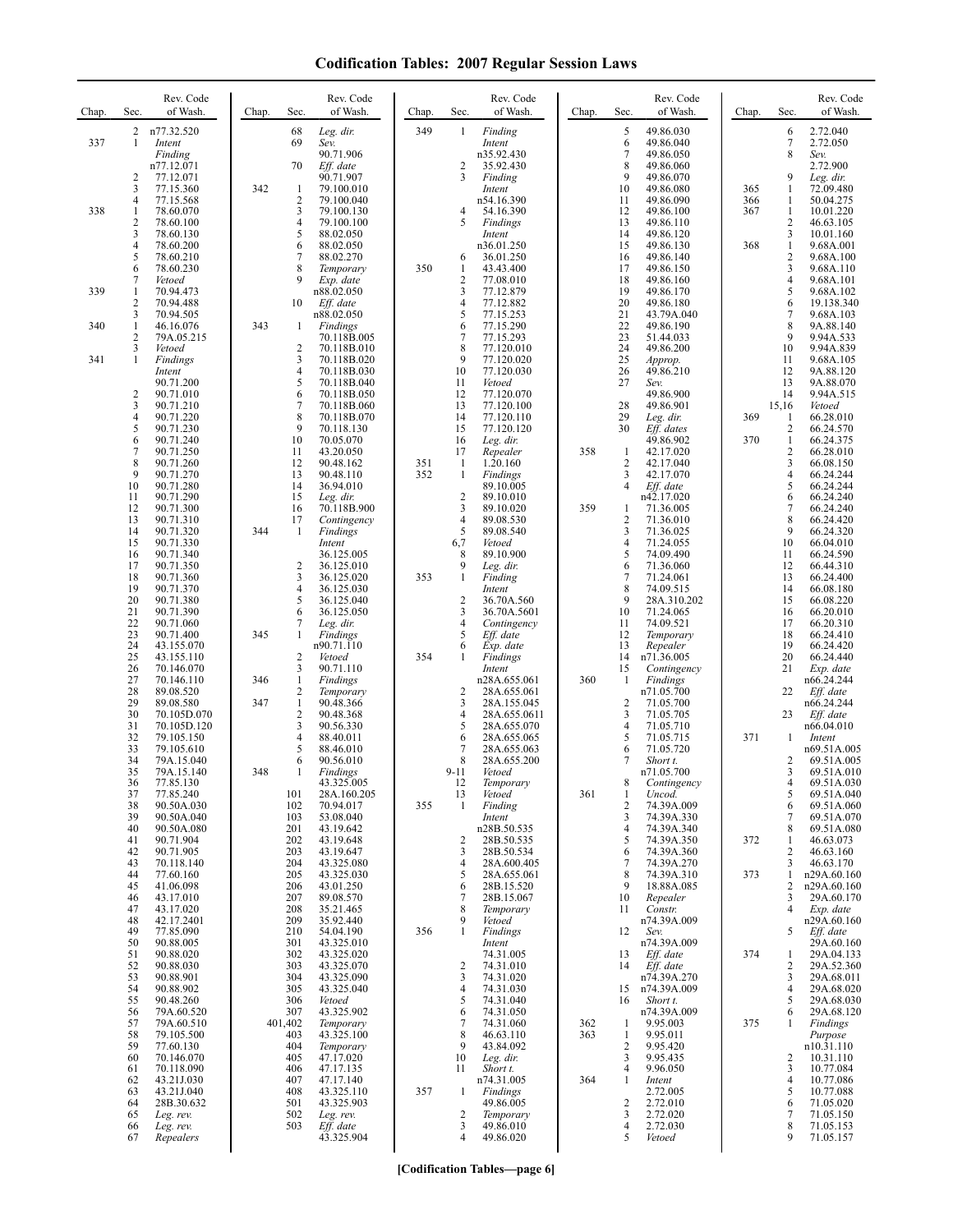| Chap.      | Sec.                                | Rev. Code<br>of Wash.                                                                          | Chap.      | Sec.                                                  | Rev. Code<br>of Wash.                                                                                           | Chap.      | Sec.                                            | Rev. Code<br>of Wash.                                                                 | Chap.      | Sec.                                                      | Rev. Code<br>of Wash.                                                                                      | Chap.      | Sec.                                       | Rev. Code<br>of Wash.                                                                                        |
|------------|-------------------------------------|------------------------------------------------------------------------------------------------|------------|-------------------------------------------------------|-----------------------------------------------------------------------------------------------------------------|------------|-------------------------------------------------|---------------------------------------------------------------------------------------|------------|-----------------------------------------------------------|------------------------------------------------------------------------------------------------------------|------------|--------------------------------------------|--------------------------------------------------------------------------------------------------------------|
|            | 10<br>11<br>12                      | 49.19.010<br>71.34.600<br>71.24.035                                                            |            | $\overline{2}$<br>3<br>$\overline{4}$<br>5            | 28A.305.219<br>28A.300.510<br>28A.415.380                                                                       | 409        | 8<br>9<br>10                                    | Vetoed<br>Leg. dir.<br>Contingency<br>13.34.096                                       | 420<br>421 | -1<br>$\overline{2}$<br>$\mathbf{1}$<br>$\overline{2}$    | 46.12.030<br>46.12.040<br>47.06B.010                                                                       | 435        | 4<br>$\mathbf{1}$<br>2                     | Vetoed<br>18.270.010<br>18.270.900                                                                           |
|            | 13<br>14<br>15<br>16<br>17<br>18    | 71.05.160<br>71.05.360<br>71.05.390<br>Constr.<br>n10.31.110<br>Repealer<br>Sev.<br>n10.31.110 |            | 6<br>7<br>8<br>9<br>10<br>11<br>12                    | 28A.660.005<br>28A.660.042<br>28A.660.045<br>28A.660.050<br>28B.102.080<br>28B.10.679<br>28A.320.180<br>Finding |            | -1<br>$\overline{2}$<br>3,4<br>5<br>6<br>7<br>8 | 13.34.069<br>Vetoed<br>13.34.062<br>74.13.280<br>74.13.285<br>Eff. date<br>n13.34.096 |            | 3<br>$\overline{4}$<br>5<br>6<br>$\overline{7}$<br>8<br>9 | 47.06B.020<br>47.06B.030<br>47.06B.040<br>47.80.023<br>47.06B.050<br>Temporary<br>47.06B.900<br>47.06B.901 |            | 3<br>4<br>5<br>6<br>$\tau$<br>8<br>9<br>10 | 18.270.020<br>18.270.030<br>18.270.040<br>18.270.050<br>18.270.060<br>18.270.070<br>18.270.080<br>18.270.090 |
| 376        | 19<br>$\mathbf{1}$<br>2             | n10.77.084<br>16.52.207<br>16.52.011                                                           |            | 13                                                    | Intent<br>n28A.300.515<br>28A.230.130                                                                           | 410        | 1<br>$\overline{c}$<br>3                        | 13.34.138<br>13.34.025<br>26.44.185                                                   | 422        | 10,11<br>1<br>$\overline{c}$                              | Repealer<br>35.21.228<br>35A.21.300                                                                        |            | 11<br>12                                   | Leg. dir.<br>Eff. date<br>18.270.901                                                                         |
| 377        | 1<br>$\overline{\mathbf{c}}$        | 19.290.010<br>19.290.020                                                                       |            | 14<br>15                                              | 28A.230.130<br>28A.300.515                                                                                      |            | 4<br>5                                          | 43.101.365<br>Temporary                                                               |            | 3<br>$\overline{4}$                                       | 36.01.210<br>36.57.120                                                                                     | 436        | 1<br>$\sqrt{2}$                            | 18.27.010<br>18.27.020                                                                                       |
|            | 3<br>4<br>5                         | 19.290.030<br>19.290.040<br>19.290.050                                                         |            | 16<br>17<br>18                                        | 28A.655.075<br>28B.76.335<br>Temporary                                                                          |            | 6<br>$\overline{7}$<br>8                        | 13.34.820<br>74.13.330<br>71.24.035                                                   |            | 5<br>6<br>$\overline{7}$                                  | 36.57A.170<br>81.112.180<br>81.104.115                                                                     |            | 3<br>4<br>5                                | 18.27.030<br>18.27.040<br>18.27.080                                                                          |
|            | 6<br>$\overline{7}$<br>8            | 19.290.060<br>19.290.070<br>19.290.080                                                         |            | 19<br>20                                              | n28A.305.215<br>Exp. date<br>n28A.230.130                                                                       | 411        | 9<br>1                                          | Short t.<br>n13.34.138<br>Finding                                                     | 423<br>424 | $\mathbf{1}$<br>$\mathbf{1}$<br>$\overline{2}$            | 46.61.735<br>46.20.293<br>46.29.050                                                                        |            | 6<br>$\tau$<br>8                           | 18.27.090<br>18.27.104<br>18.27.114                                                                          |
|            | 9<br>10<br>11                       | 19.290.090<br>9.94A.535<br>Leg. dir.                                                           |            | 21<br>22                                              | Eff. date<br>n28A.230.130<br>Eff. date                                                                          |            | 2<br>3                                          | n13.34.400<br>13.34.400<br>Short t.                                                   |            | 3<br>$\overline{4}$<br>5                                  | 46.52.130<br>46.68.038<br>Eff. date                                                                        |            | 9<br>10<br>11                              | 18.27.200<br>18.27.210<br>18.27.215                                                                          |
|            | 12<br>13<br>14                      | Repealer<br>19.290.900<br>Sev.                                                                 | 397        | 1<br>2                                                | n28A.305.215<br>Findings<br>Temporary                                                                           | 412        | 4<br>1                                          | n13.34.400<br>Contingency<br>74.15.020                                                | 425<br>426 | 1<br>1                                                    | n46.20.293<br>19.118.021<br>19.118.041                                                                     |            | 12<br>13<br>14                             | 18.27.230<br>18.27.240<br>18.27.250                                                                          |
| 378<br>379 | $\mathbf{1}$<br>1                   | 19.290.901<br>88.02.230<br>9.41.250                                                            | 398        | $\mathbf{1}$<br>$\overline{2}$                        | Findings<br>n28A.405.415<br>28A.405.415                                                                         | 413        | 2<br>$\mathbf{1}$<br>$\overline{2}$             | 13.34.130<br>13.34.215<br>13.34.200                                                   | 427        | $\mathbf{1}$<br>$\overline{2}$<br>3                       | 36.22.178<br>43.185C.190<br>43.185C.010                                                                    |            | 15<br>16<br>17                             | 18.27.270<br>18.27.290<br>18.27.310                                                                          |
| 380<br>381 | $\mathbf{1}$<br>2<br>$\mathbf{1}$   | 82.14.450<br>84.55.050<br>82.04.615                                                            | 399        | 3<br>$1 - 3$<br>4                                     | 41.32.010<br>Temporary<br>Eff. date                                                                             |            | 3<br>4<br>5                                     | 13.34.060<br>13.34.062<br>13.34.065                                                   |            | $\overline{4}$<br>5<br>6                                  | 36.22.179<br>36.22.1791<br>43.185C.060                                                                     | 437<br>438 | -1<br>2<br>$\mathbf{1}$                    | 39.04.310<br>39.04.320<br>42.17.760                                                                          |
| 382        | $\overline{c}$<br>3<br>1            | 82.08.995<br>82.12.995<br>43.101.220                                                           | 400        | 1<br>$\overline{2}$<br>3                              | 28A.150.210<br>28A.150.315<br>28A.630.055                                                                       |            | 6<br>7<br>8                                     | 13.34.130<br>13.34.136<br>13.34.138                                                   | 428        | 1<br>$\overline{2}$                                       | Findings<br>n43.185A.110<br>43.185A.110                                                                    | 439        | 2<br>1                                     | Eff. date<br>n42.17.760<br>68.50.105                                                                         |
| 383        | 2<br>1<br>2                         | 43.101.350<br>57.12.035<br>29A.24.220                                                          |            | $\overline{4}$<br>5<br>6,7                            | 28A.630.058<br>28A.215.060<br>Vetoed                                                                            |            | 9<br>10<br>11                                   | 13.34.145<br>74.13.031<br>Temporary                                                   | 429        | 3<br>$\mathbf{1}$<br>$\sqrt{2}$                           | Contingency<br>6.13.030<br>6.13.080                                                                        | 440<br>441 | $\mathbf{1}$<br>2<br>$\mathbf{1}$          | 70.38.128<br>Contingency<br>79A.05.065                                                                       |
| 384        | 1                                   | Intent<br>Finding<br>n72.09.495                                                                | 401        | 8<br>9<br>1                                           | n28A.155.180<br>n28A.150.210<br>Findings                                                                        |            | 12<br>13                                        | Exp. date<br>Sev.<br>n13.34.215                                                       | 430        | 3<br>$\mathbf{1}$<br>$\sqrt{2}$                           | 6.13.090<br>84.14.005<br>84.14.007                                                                         | 442        | $\overline{2}$<br>$\mathbf{1}$             | 79A.05.165<br>Findings<br>Intent                                                                             |
|            | $\overline{c}$<br>3<br>4            | 72.09.495<br>74.04.800<br>43.215.065                                                           |            | 2<br>3                                                | n28A.300.500<br>28A.300.500<br>43.41.400                                                                        | 414        | $\mathbf{1}$<br>$\overline{c}$<br>3             | 71.24.025<br>71.24.035<br>49.19.010                                                   |            | 3<br>$\overline{4}$<br>5                                  | 84.14.010<br>84.14.020<br>84.14.030                                                                        |            | 2<br>3                                     | n77.12.702<br>77.12.702<br>77.65.150                                                                         |
|            | 5<br>6<br>7                         | 28A.300.520<br>43.63A.068<br>Temporary                                                         |            | $\overline{4}$<br>5<br>6                              | 28A.320.175<br>28A.300.505<br>Temporary                                                                         | 415        | 1<br>$\overline{\mathbf{c}}$<br>3               | 43.215.005<br>43.215.010<br>43.215.200                                                |            | 6<br>$\tau$<br>8<br>9                                     | 84.14.040<br>84.14.050<br>84.14.060                                                                        |            | 4<br>5<br>6                                | 77.65.210<br>77.32.470<br>Eff. date                                                                          |
| 385<br>386 | 8<br>1<br>1                         | Contingency<br>29A.56.040<br>50.44.040                                                         | 402        | 7<br>$\mathbf{1}$<br>$\overline{2}$                   | 28A.410.070<br>28A.415.340<br>Temporary                                                                         |            | 4<br>5<br>6                                     | 43.215.205<br>43.215.215<br>43.215.525                                                |            | 10<br>11                                                  | 84.14.090<br>84.14.100<br>84.14.110                                                                        | 443        | 1<br>2                                     | n77.12.702<br>82.08.865<br>82.12.865                                                                         |
| 387        | 2<br>$\mathbf{1}$<br>$\overline{c}$ | 50.44.045<br>43.43.837<br>26.33.190                                                            |            | $3-6$<br>7<br>8<br>9                                  | Vetoed<br>28A.415.350<br>28A.310.350                                                                            |            | 7<br>8<br>9                                     | 43.215.530<br>43.215.120<br>43.215.370                                                | 431        | 12<br>-1                                                  | Vetoed<br>Findings<br>Purpose                                                                              | 444        | 3<br>1                                     | Eff. date<br>n82.08.865<br>77.85.010                                                                         |
|            | 3<br>4<br>Ć                         | 26.44.030<br>43.43.842<br>74.15.030                                                            |            | 10<br>11                                              | 28A.415.360<br>28A.415.370<br>Repealer                                                                          |            | 10<br>11<br>12                                  | 43.215.535<br>Uncod.<br>Leg. dir.                                                     |            | $\overline{c}$                                            | Intent<br>59.30.010<br>59.30.020                                                                           |            | 2<br>3<br>4                                | 77.85.020<br>77.85.030<br>77.85.040                                                                          |
|            | 6,7<br>8<br>9                       | Vetoed<br>41.06.475<br>43.43.830                                                               | 403<br>404 | 12<br>1<br>$\overline{2}$                             | n28A.415.340<br>28A.150.410<br>Contingency                                                                      | 416<br>417 | $\mathbf{1}$<br>$\overline{c}$<br>1             | 46.61.668<br>Eff. date<br>Intent<br>46.61.667                                         |            | $\mathfrak{Z}$<br>$\overline{4}$<br>5                     | 59.30.030<br>59.30.040<br>59.30.080                                                                        |            | 5<br>6<br>7                                | 77.85.090<br>77.85.150<br>43.41.270                                                                          |
| 388<br>389 | 10<br>11<br>-1<br>1                 | 43.43.832<br>Contingency<br>Temporary<br>Finding                                               |            | $\mathbf{1}$<br>$\overline{2}$<br>3<br>$\overline{4}$ | 28B.92.080<br>28B.92.060<br>28B.92.085<br>28B.15.820                                                            | 418        | 2<br>3<br>1<br>2                                | Eff. date<br>46.25.060<br>Eff. date                                                   |            | 6<br>$\overline{7}$<br>8<br>9                             | 59.30.050<br>59.30.060<br>59.30.070<br>34.12.036                                                           | 445        | 8<br>9<br>1                                | 77.85.250<br>Eff. date<br>n77.85.030<br>Findings                                                             |
| 390        | $\overline{c}$<br>1                 | Intent<br>Temporary<br>19.48.130                                                               | 405        | 5<br>1                                                | Contingency<br>Intent<br>Finding                                                                                | 419        | 1                                               | n46.25.060<br>Findings<br>n46.16.004                                                  |            | 10<br>11<br>12                                            | Vetoed<br>Leg. dir.<br>n59.30.010                                                                          |            | 2                                          | Intent<br>n90.46.005<br>90.46.005                                                                            |
| 391<br>392 | 1<br>1                              | Intent<br>42.56.904<br>76.48.130                                                               |            | 2<br>3                                                | 28B.118.005<br>28B.118.010<br>28B.118.020                                                                       |            | 2<br>3                                          | Short t.<br>n46.16.004<br>46.16.004                                                   | 432        | -1<br>$\overline{2}$<br>3                                 | 43.22A.020<br>43.22A.030<br>43.22A.010                                                                     |            | 3<br>4<br>5                                | 90.46.120<br>Vetoed<br>Uncod.                                                                                |
|            | 2<br>3<br>4                         | Temporary<br>76.48.020<br>76.48.030                                                            |            | 4<br>5<br>6                                           | 28B.118.030<br>28B.118.040<br>28B.118.050                                                                       |            | 4<br>5<br>6                                     | 46.04.480<br>46.16.615<br>46.16.160                                                   |            | $\overline{4}$<br>5<br>6                                  | 43.22A.200<br>43.22A.190<br>43.22.431                                                                      |            | 6<br>7<br>8                                | 90.82.043<br>Temporary<br>90.54.020                                                                          |
| 393        | 5<br>1<br>2                         | Temporary<br>9A.56.078<br>46.20.291                                                            |            | 7<br>8<br>9                                           | 28B.118.060<br>28B.95.020<br>Leg. dir.                                                                          |            | 7<br>8<br>9                                     | 46.32.010<br>46.32.020<br>46.32.040                                                   |            | 7<br>8<br>9                                               | 43.22.495<br>43.22A.210<br>59.22.050                                                                       | 446        | 9<br>10,11                                 | 90.54.180<br>Temporary<br>70.105D.030                                                                        |
| 394        | 1<br>$\overline{c}$                 | Finding<br>n43.215.010<br>43.215.010                                                           | 406<br>407 | $\mathbf{1}$<br>2<br>$\mathbf{1}$                     | 28A.320.125<br>28A.300.490<br>28A.300.285                                                                       |            | 10<br>11<br>12                                  | 46.32.080<br>46.32.090<br>46.32.100                                                   |            | 10<br>11<br>12                                            | 59.22.070<br>43.22A.090<br>Temporary                                                                       | 447        | 2<br>$\mathbf{1}$<br>$\overline{2}$        | 70.105D.070<br>82.04.620<br>Eff. date                                                                        |
|            | 3<br>4<br>5                         | 43.215.090<br>43.215.100<br>43.215.020                                                         | 408        | 1                                                     | Intent<br>Findings<br>n28A.175.025                                                                              |            | 13<br>14<br>15                                  | 46.44.105<br>46.32.085<br>46.87.294                                                   |            | 13<br>14<br>15                                            | Leg. rev.<br>Vetoed<br>Contingent                                                                          | 448        | 1<br>2                                     | n82.04.620<br>41.04.007<br>Repealer                                                                          |
|            | 6<br>7<br>8                         | 43.215.110<br>43.215.502<br>n43.215.010                                                        |            | 2<br>3<br>4                                           | 28A.175.025<br>28A.175.035<br>28A.175.045                                                                       |            | 16<br>17<br>18                                  | 46.87.296<br>82.38.100<br>Applic.                                                     | 433        | 1                                                         | Eff. date<br>n43.22A.030<br>36.70A.367                                                                     | 449<br>450 | 1<br>$\mathbf{1}$<br>2                     | 41.04.010<br>28B.15.621<br>28B.15.910                                                                        |
| 395<br>396 | 1<br>2<br>1                         | Temporary<br>Exp. date<br>28A.305.215                                                          |            | 5<br>6<br>7                                           | 28A.175.055<br>28A.175.065<br>28A.175.075                                                                       |            | 19                                              | n46.16.004<br>Eff. date<br>n46.32.080                                                 | 434        | 1<br>$\overline{2}$<br>3                                  | 19.27.500<br>19.27.510<br>84.36.660                                                                        | 451        | 3<br>$\mathbf{1}$<br>2                     | 28B.15.385<br>Uncod.<br>43.60A.150                                                                           |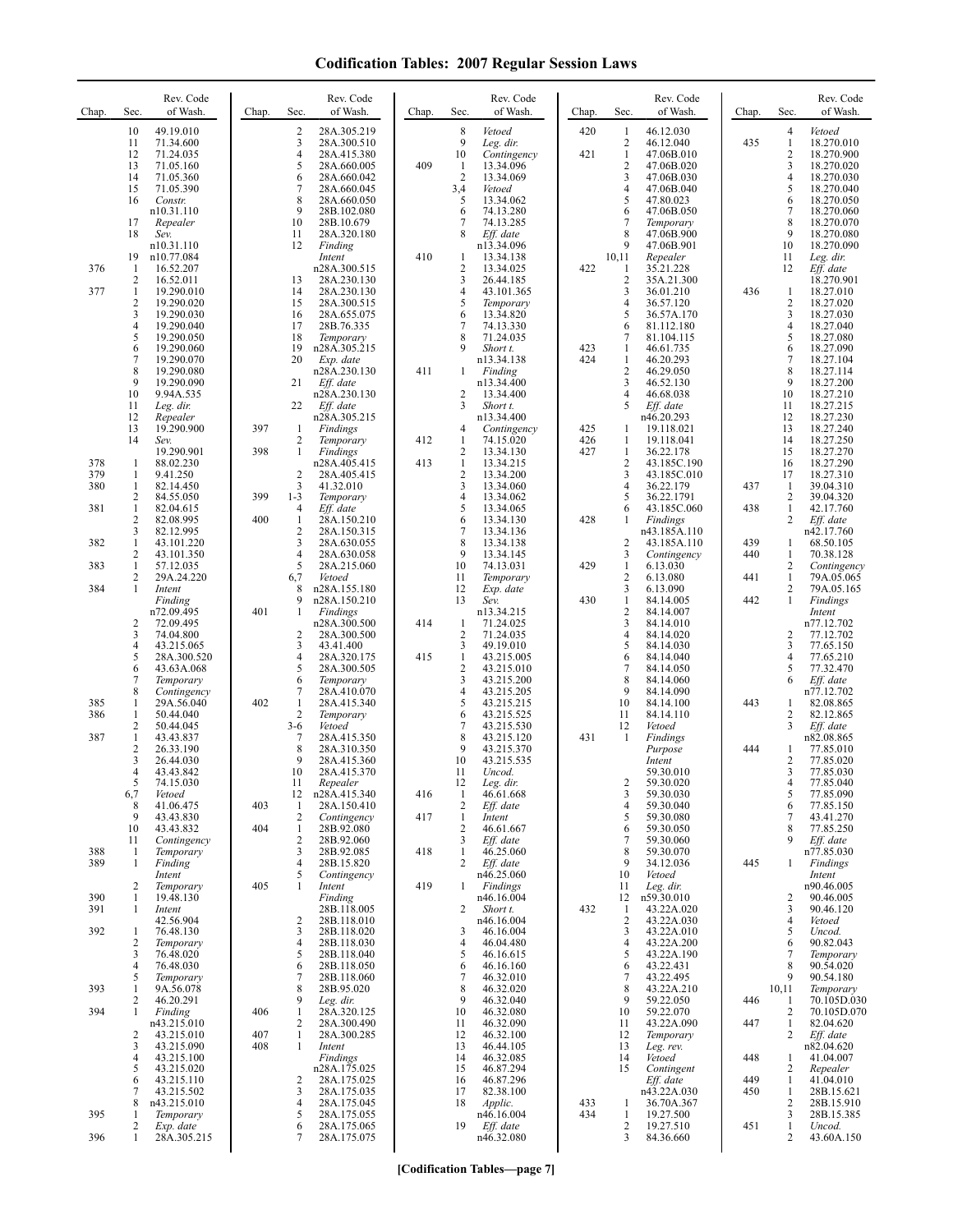| Chap.      | Sec.                           | Rev. Code<br>of Wash.        | Chap.      | Rev. Code<br>Sec.<br>of Wash.                 | Chap.      | Sec.                           | Rev. Code<br>of Wash.    | Chap. | Sec.                | Rev. Code<br>of Wash.      | Chap.      | Sec.                           | Rev. Code<br>of Wash.       |
|------------|--------------------------------|------------------------------|------------|-----------------------------------------------|------------|--------------------------------|--------------------------|-------|---------------------|----------------------------|------------|--------------------------------|-----------------------------|
|            | 3<br>$\overline{4}$            | 43.60A.151<br>Temporary      |            | 3<br>Exp. date<br>n42.56.270                  | 483        | 5<br>$\mathbf{1}$              | Leg. dir.<br>Findings    |       | $\overline{2}$<br>3 | 41.32.765<br>41.32.835     |            | 305<br>306                     | 26.12.177<br>2.53.040       |
|            | 5<br>6                         | 43.60A.152<br>43.60A.153     |            | 4<br>Eff. date<br>n42.56.270                  |            | 101                            | 72.78.005<br>72.78.010   |       | $\overline{4}$<br>5 | 41.32.875<br>41.32.483     |            | 401<br>501                     | 26.09.013<br>26.09.015      |
|            | 7                              | 43.60A.154                   | 471        | 19.09.010<br>1                                |            | 102                            | 72.78.020                |       | 6                   | 41.35.420                  |            | 601                            | 26.09.184                   |
| 452        | 8<br>1                         | 43.60A.155<br>9.46.0209      |            | $\overline{c}$<br>19.09.020<br>3<br>19.09.075 |            | 103<br>104                     | 72.78.030<br>72.78.040   |       | $\overline{7}$<br>8 | 41.35.610<br>41.35.680     |            | 602<br>603                     | 26.09.015<br>26.09.187      |
| 453        | 2<br>1                         | 42.52.805<br>Findings        |            | 4<br>19.09.076<br>5<br>19.09.079              |            | 105                            | Intent<br>72.78.050      |       | 9<br>10             | 41.40.630<br>41.40.820     |            | 604<br>701                     | 26.09.197<br>26.09.231      |
|            | $\overline{c}$                 | 44.73.005<br>44.73.010       |            | 6<br>19.09.085<br>7<br>19.09.097              |            | 106<br>107                     | 72.78.060<br>72.78.070   |       | 11<br>12            | 41.40.183<br>41.45.070     |            | 702<br>801                     | 26.18.230<br>n26.09.002     |
|            | 3<br>4                         | 44.73.020<br>43.04.100       |            | 8<br>19.09.100<br>9<br>19.09.210              |            | 108<br>109                     | 72.09.300<br>Leg. dir.   |       | 13<br>14            | Repealer<br>n41.32.765     |            | 802<br>803                     | Contingency<br>Contingency  |
| 454        | 5<br>1                         | Leg. dir.<br>41.04.665       |            | 10<br>19.09.440<br>11<br>19.09.500            |            | 201                            | Intent<br>n72.09.270     |       | 15<br>16            | n41.32.765<br>n41.40.630   |            | 804<br>805                     | Contingency<br>Eff. dates   |
| 455        | 1<br>2                         | 42.17.400<br>42.17.410       |            | 12<br>19.09.510<br>13<br>19.09.520            |            | 202<br>203                     | 72.09.015<br>72.09.270   |       | 17<br>18            | Uncod.<br>Sev.             | 497        | 1                              | n26.12.260<br>67.28.080     |
| 456        | $\mathbf{1}$<br>2              | 40.04.031                    |            | 14<br>19.09.530<br>15                         |            | 301<br>302                     | Intent<br>72.09.280      |       | 19                  | n41.32.765                 | 498        | $\overline{c}$<br>$\mathbf{1}$ | 67.28.1816                  |
|            | 3                              | 1.08.110<br>34.05.210        |            | 19.09.540<br>16<br>19.09.550                  |            | 303                            | 72.09.290                |       |                     | Eff. date<br>n41.32.835    |            |                                | Short t.<br>n48.30.015      |
|            | 4<br>5                         | 34.05.312<br>34.05.380       |            | 17<br>19.09.560<br>18<br>Repealer             |            | 304<br>305                     | 9.94A.728<br>9.94A.737   | 492   | 1<br>$\overline{c}$ | 6.15.020<br>41.04.410      |            | 2<br>3                         | 48.30.010<br>48.30.015      |
| 457        | 6<br>1                         | 42.56.580<br>28B.10.590      | 472<br>473 | 5.60.060<br>-1<br>1<br>66.24.010              |            | 306,307<br>401                 | Temporary<br>Findings    |       | 3<br>4              | 41.04.440<br>41.04.445     | 499        | $\mathbf{1}$<br>2              | 19.182.170<br>Eff. date     |
| 458        | 101<br>102                     | 28B.76.050<br>28B.76.090     | 474        | $\mathbf{1}$<br>46.61.5055<br>2<br>Eff. date  |            |                                | Intent<br>n72.09.460     |       | 5<br>6              | 41.04.450<br>41.05.320     | 500        | 1                              | n19.182.170<br>43.86A.030   |
|            | 103<br>201                     | 28B.76.100<br>28B.76.200     | 475        | n46.61.5055<br>11.02.005<br>1                 |            | 402<br>403                     | 72.09.460<br>72.09.465   |       | 7<br>8              | 41.24.400<br>41.26.080     |            | $\overline{c}$<br>3            | 43.86A.060<br>Contingency   |
|            | 202<br>301                     | 28B.76.210<br>Uncod.         |            | 2<br>11.07.010<br>3<br>11.12.260              |            | 404<br>405-502                 | 72.09.480<br>Temporary   |       | 9<br>10             | 41.26.195<br>41.31A.020    | 501        | 1,2<br>3                       | Vetoed<br>43.167.010        |
| 459        | 302<br>-1                      | Vetoed<br>28A.300.455        |            | 4<br>11.24.010<br>5<br>11.96A.150             |            | 601                            | Finding<br>Intent        |       | 11<br>12            | 41.37.010<br>41.45.203     |            | $\overline{4}$<br>5            | 43.167.020<br>43.167.030    |
|            | 2<br>3                         | 28A.300.460<br>28A.230.205   |            | 6<br>Repealer<br>7<br>11.05A.010              |            | 602                            | n35.82.340<br>59.18.600  |       | 13                  | Contingency<br>n41.31A.020 |            | 6<br>7                         | 43.167.060<br>43.167.040    |
|            | 4                              | 28A.300.470                  |            | 8<br>11.05A.020<br>9<br>11.05A.030            |            | 603                            | 35.82.340                | 493   | 1                   | 41.50.033                  |            | 8<br>9                         | 43.167.050                  |
|            | 5                              | Eff. date<br>n28A.300.460    |            | 10<br>11.05A.040                              |            | 604<br>605                     | 43.185C.200<br>72.09.111 | 494   | 1<br>101            | 39.10.200<br>39.10.210     |            |                                | Sev.<br>43.167.900          |
| 460<br>461 | 1<br>-1                        | 28A.310.080<br>28B.15.558    |            | 11<br>11.05A.050<br>12<br>11.05A.060          |            | 701<br>702                     | 72.78.900<br>Sev.        |       | 102<br>103          | 39.10.220<br>39.10.230     | 502        | 10<br>1                        | Leg. dir.<br>48.43.083      |
| 462        | $\mathbf{1}$<br>$\overline{2}$ | 28C.10.020<br>28C.10.050     |            | 13<br>11.05A.070<br>14<br>Applic.             |            | 703                            | 72.78.901<br>Approp.     |       | 104<br>105          | 39.10.240<br>39.10.250     |            | 2<br>3                         | 41.05.017<br>Savings        |
| 463        | 3<br>1                         | 28C.10.120<br>Findings       |            | Constr.<br>11.05A.900                         | 484        | $\mathbf{1}$<br>$\overline{2}$ | 43.79.490<br>43.79.495   |       | 106<br>107          | 39.10.260<br>39.10.270     |            | $\overline{4}$                 | n48.43.083<br>Sev.          |
|            | 2                              | 28A.245.005<br>28A.245.010   |            | 15<br>Short t.<br>11.05A.901                  |            | 3<br>$\overline{4}$            | 82.33.050<br>43.84.092   |       | 108<br>109          | 39.10.280<br>39.10.290     |            | 5                              | n48.43.083<br>Eff. date     |
|            | 3<br>4                         | 28A.245.020<br>28A.245.030   |            | 16<br>11.05A.902<br>17<br>Sev.                |            | 5<br>6                         | 43.135.045<br>43.135.035 |       | 201<br>202          | 39.10.300<br>39.10.310     | 503        | 1                              | n48.43.083<br>79.64.110     |
|            | 5<br>6                         | 28A.245.040<br>28A.245.050   |            | 11.05A.903<br>18<br>Applic.                   |            | 7<br>8                         | Temporary<br>Repealer    |       | 203<br>204          | 39.10.320<br>39.10.330     | 504        | 2<br>$\mathbf{1}$              | 28A.320.330<br>79.13.010    |
|            | 7<br>8                         | 28A.245.060<br>Vetoed        |            | 11.05A.904<br>19<br>Leg. dir.                 |            | 9                              | Eff. date<br>n43.79.490  |       | 301<br>302          | 39.10.340<br>39.10.350     |            | $\overline{c}$<br>3            | 79.13.060<br>79.13.110      |
| 464        | 9<br>$\mathbf{1}$              | Leg. dir.<br>26.28.060       | 476        | 1<br>53.08.255<br>2<br>67.28.225              |            | 10                             | Contingent<br>Eff. date  |       | 303<br>304          | 39.10.360<br>39.10.370     |            | 4                              | Savings<br>n79.13.010       |
| 465        | -1<br>2                        | <b>Findings</b><br>74.13.096 | 477        | 1<br>Intent                                   | 485        |                                | n43.79.495               |       | 305<br>306          | 39.10.380                  |            | 5                              | Sev.<br>n79.13.010          |
|            | 3                              | Exp. date                    |            | Purpose<br>n82.04.610                         |            | 1<br>$\overline{2}$            | 82.62.010<br>82.62.020   |       | 307                 | 39.10.390<br>39.10.400     |            | 6                              | Vetoed                      |
| 466        | 1                              | Findings<br>Intent           |            | 2<br>82.04.610<br>82.08.990<br>3              |            | 3<br>4                         | 82.62.030<br>82.62.045   |       | 308<br>401          | 39.10.410<br>39.10.420     | 505        | 1                              | Intent<br>Finding           |
|            | $\overline{2}$                 | 43.121.170<br>43.121.175     | 478        | 1<br>82.14.370<br>2<br>Eff. date              |            | 5<br>6                         | 82.62.050<br>Applic.     |       | 402<br>403          | 39.10.430<br>39.10.440     |            | 2                              | n28A.515.330<br>28A.515.300 |
|            | 3<br>4                         | 43.121.180<br>43.121.185     | 479        | n82.14.370<br>Finding<br>1                    |            | 7                              | n82.62.020<br>Applic.    |       | 404<br>405          | 39.10.450<br>39.10.460     |            | 3<br>4                         | 28A.515.330<br>43.84.170    |
| 467        | 5<br>1                         | Repealer<br>23B.08.030       |            | Intent<br>2<br>Temporary                      |            | 8                              | n82.62.010<br>Eff. date  |       | 501<br>502          | 39.10.490<br>39.10.500     | 506        | 1                              | Findings<br>Intent          |
|            | 2<br>3                         | 23B.08.050<br>23B.08.070     | 480        | $\mathbf{1}$<br>76.06.140<br>2<br>76.06.020   | 486        | 1                              | n82.62.020<br>35.57.010  |       | 503<br>504          | 39.10.510<br>60.28.011     |            | 2                              | n43.82.035<br>Temporary     |
|            | 4<br>5                         | 23B.08.100<br>23B.10.205     |            | 3<br>76.06.030<br>76.06.040<br>4              |            | $\overline{\mathbf{c}}$<br>3   | 82.14.390<br>82.14.485   |       | 505<br>506          | 70.150.070<br>43.131.407   |            | 3<br>4                         | 39.35B.050<br>43.82.035     |
|            | 6<br>7                         | 23B.07.035<br>23B.10.200     |            | 5<br>76.06.160<br>6<br>76.06.170              | 487        | 1<br>$\overline{2}$            | 41.04.017<br>41.26.048   |       | 507<br>508,509      | 43.131.408<br>Repealer     |            | 5<br>6                         | 43.82.045<br>43.82.055      |
| 468        | $\mathbf{1}$<br>2              | 48.02.190<br>48.46.120       |            | 7<br>76.06.180<br>8<br>76.09.220              |            | 3<br>$\overline{4}$            | 41.32.053<br>41.35.115   |       | 510<br>511          | 39.10.903<br>Leg. dir.     |            | 7<br>8                         | 43.82.150<br>43.82.010      |
| 469        | 1<br>2                         | 35.61.150<br>52.14.010       |            | 9<br>76.06.190<br>10<br>Sev.                  |            | 5<br>6                         | 41.37.110<br>41.40.0931  |       | 512                 | Leg. rev.<br>Eff. dates    | 507<br>508 | 1<br>1                         | 41.05.143<br>74.46.410      |
|            | 3<br>4                         | 53.12.260<br>54.12.080       |            | 76.06.900<br>76.09.060                        |            | 7<br>8                         | 41.40.0932<br>41.40.700  |       |                     | 39.10.904                  |            | 2<br>3                         | 74.46.431<br>74.46.506      |
|            | 5                              | 57.12.010                    |            | 11<br>12<br>76.04.005                         |            | 9                              | 43.43.285                |       | 513                 | Sev.<br>39.10.905          |            | $\overline{4}$                 | 74.46.511                   |
|            | 6<br>7                         | 68.52.220<br>70.44.050       |            | 13<br>76.04.660<br>14<br>Repealer             | 488        | $\mathbf{1}$<br>$\overline{2}$ | 43.43.285<br>41.05.011   | 495   | $\mathbf{1}$<br>2   | 28B.10.350<br>28B.50.330   |            | 5<br>6                         | 74.46.521<br>74.46.533      |
|            | 8<br>9                         | 85.05.410<br>85.06.380       | 481        | Findings<br>1<br>47.60.8241                   |            | 3<br>$\overline{4}$            | Vetoed<br>43.43.286      | 496   | 101<br>102          | 26.09.002<br>26.09.003     |            | 7<br>8                         | 74.46.020<br>Eff. date      |
|            | 10<br>11                       | 85.08.320<br>85.24.080       |            | 47.60.824<br>2<br>3<br>Eff. date              |            | 5                              | Short t.<br>n43.43.285   |       | 201<br>202          | 26.12.260<br>2.56.180      | 509        | $\mathbf{1}$                   | n74.46.020<br>Findings      |
|            | 12<br>13                       | 86.09.283<br>87.03.460       | 482        | n47.60.824<br>Findings<br>1                   | 489<br>490 | 1<br>$\mathbf{1}$              | 41.06.152<br>Vetoed      |       | 203<br>204          | 26.09.020<br>36.18.016     |            |                                | Intent<br>n36.120.070       |
|            | 14<br>15                       | 36.57A.050<br>85.38.075      |            | 43.362.005<br>2<br>43.362.010                 |            | $\overline{c}$<br>3            | 51.32.185<br>51.52.120   |       | 301<br>302          | 26.09.016<br>2.56.030      |            | 2<br>3                         | 36.120.070<br>81.112.030    |
| 470        | -1<br>2                        | 42.56.270<br>42.56.270       |            | 3<br>43.362.020<br>4<br>Temporary             | 491        | 4<br>1                         | 51.52.130<br>41.31A.020  |       | 303<br>304          | 26.09.191<br>26.09.182     |            | 4<br>5                         | 29A.36.230<br>n36.120.070   |
|            |                                |                              |            |                                               |            |                                |                          |       |                     |                            |            |                                |                             |

**[Codification Tables—page 8]**